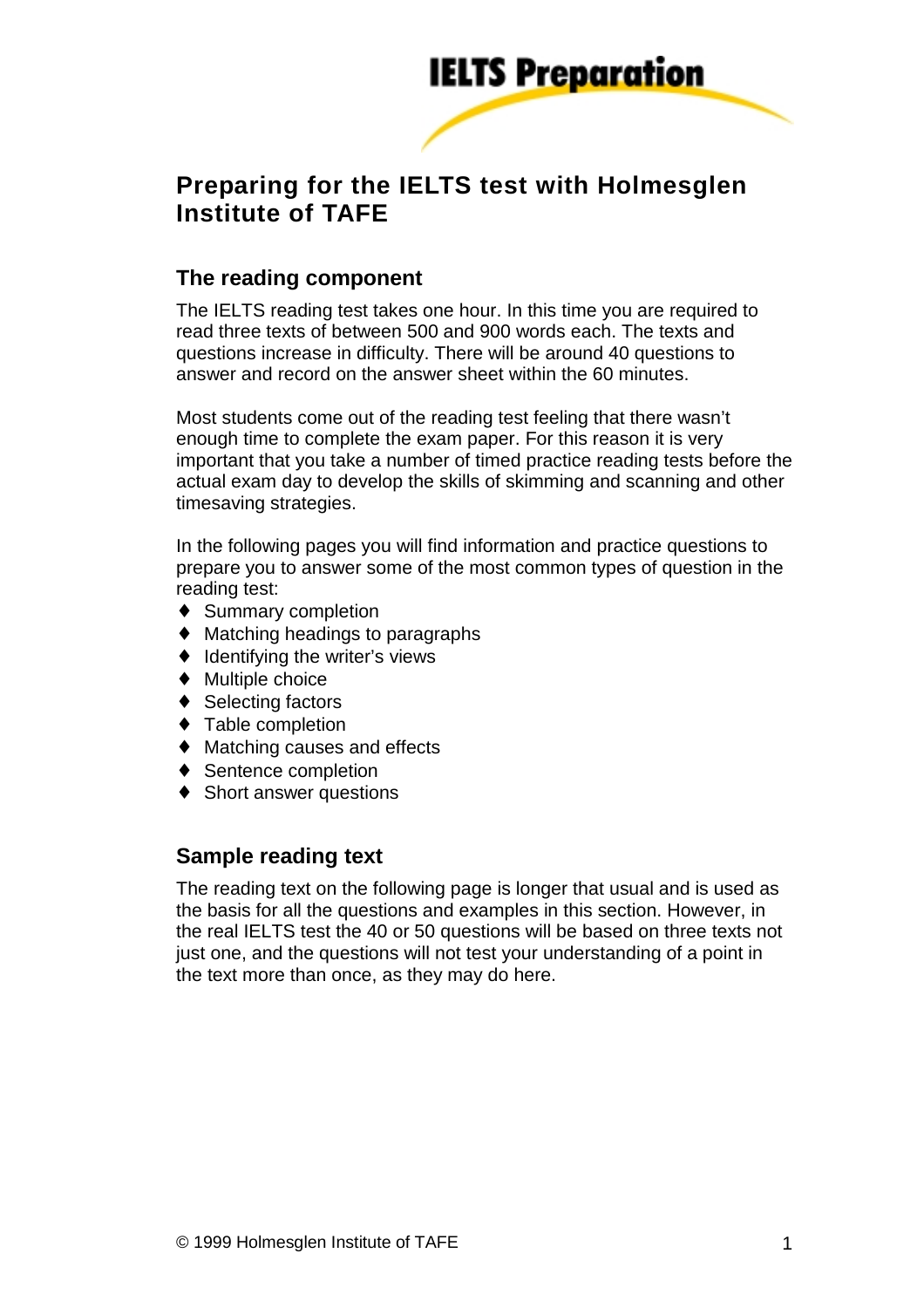

# **Sample reading text**

#### **Lessons from the Titanic**

**A** From the comfort of our modern lives we tend to look back at the turn of the twentieth century as a dangerous time for sea travellers. With limited communication facilities, and shipping technology still in its infancy in the early nineteen hundreds, we consider ocean travel to have been a risky business. But to the people of the time it was one of the safest forms of transport. At the time of the Titanic's maiden voyage in 1912, there had only been four lives lost in the previous forty years on passenger ships on the North Atlantic crossing. And the Titanic was confidently proclaimed to be unsinkable. She represented the pinnacle of technological advance at the time. Her builders, crew and passengers had no doubt that she was the finest ship ever built. But still she did sink on April 14, 1912, taking 1,517 of her passengers and crew with her.

**B** The RMS Titanic left Southampton for New York on April 10, 1912. On board were some of the richest and most famous people of the time who had paid large sums of money to sail on the first voyage of the most luxurious ship in the world. Imagine her placed on her end: she was larger at 269 metres than many of the tallest buildings of the day. And with nine decks, she was as high as an eleven storey building. The Titanic carried 329 first class, 285 second class and 710 third class passengers with 899 crew members, under the care of the very experienced Captain Edward J. Smith. She also carried enough food to feed a small town, including 40,000 fresh eggs, 36,000 apples, 111,000 lbs of fresh meat and 2,200 lbs of coffee for the five day journey.

**C** RMS Titanic was believed to be unsinkable because the hull was divided into sixteen watertight compartments. Even if two of these compartments flooded, the ship could still float. The ship's owners could not imagine that, in the case of an accident, the Titanic would not be able to float until she was rescued. It was largely as a result of this confidence in the ship and in the safety of ocean travel that the disaster could claim such a great loss of life.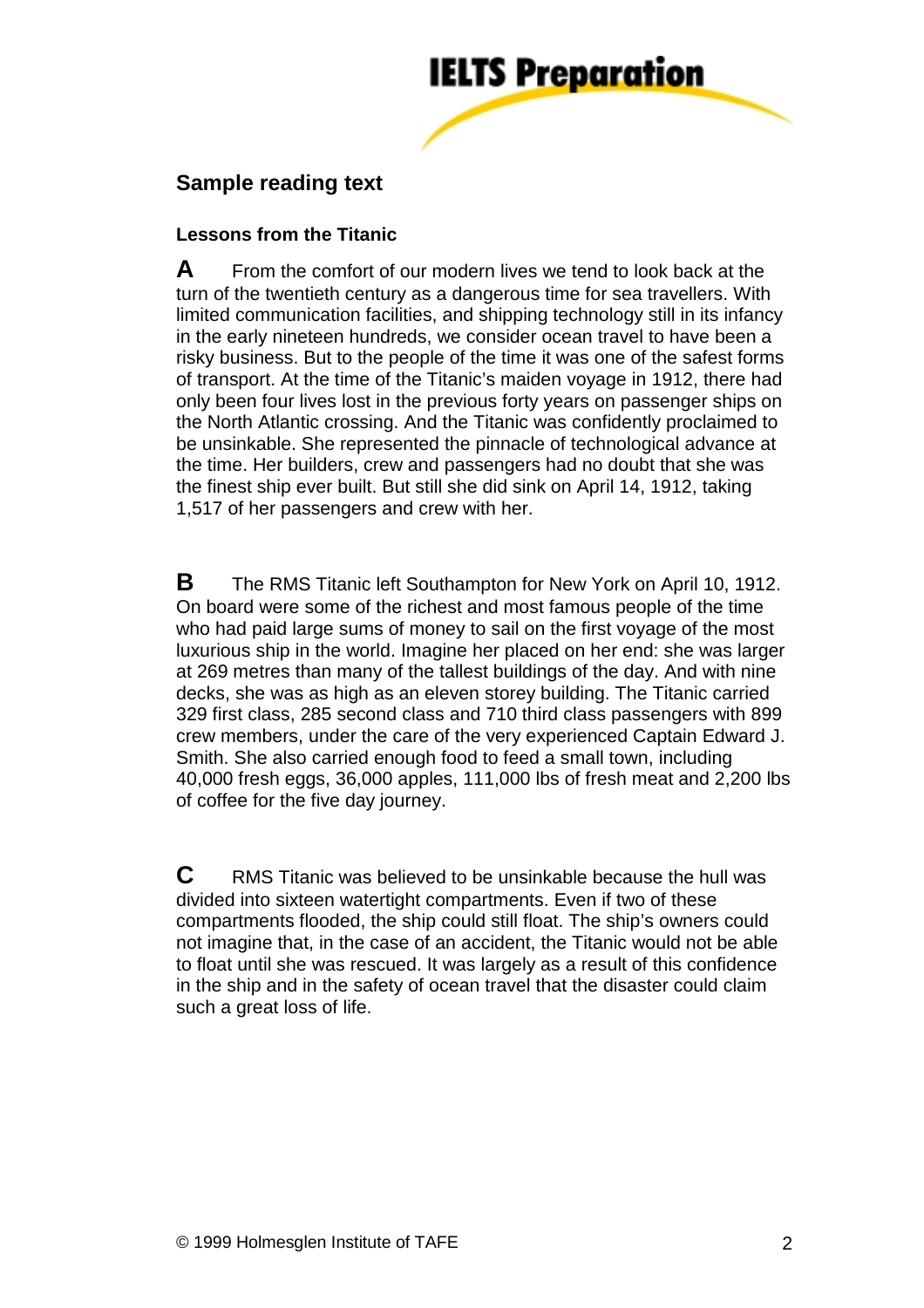**D** In the ten hours prior to the Titanic's fatal collision with an iceberg at 11.40pm, six warnings of icebergs in her path were received by the Titanic's wireless operators. Only one of these messages was formally posted on the bridge; the others were in various locations across the ship. If the combined information in these messages of iceberg positions had been plotted, the ice field which lay across the Titanic's path would have been apparent. Instead, the lack of formal procedures for dealing with information from a relatively new piece of technology, the wireless, meant that the danger was not known until too late. This was not the fault of the Titanic crew. Procedures for dealing with warnings received through the wireless had not been formalised across the shipping industry at the time. The fact that the wireless operators were not even Titanic crew, but rather contracted workers from a wireless company, made their role in the ship's operation quite unclear.

**E** Captain Smith's seemingly casual attitude in increasing the speed on this day to a dangerous 22 knots or 41 kilometres per hour, can then be partly explained by his ignorance of what lay ahead. But this only partly accounts for his actions, since the spring weather in Greenland was known to cause huge chunks of ice to break off from the glaciers. Captain Smith knew that these icebergs would float southward and had already acknowledged this danger by taking a more southerly route than at other times of the year. So why was the Titanic travelling at high speed when he knew, if not of the specific risk, at least of the general risk of icebergs in her path? As with the lack of coordination of the wireless messages, it was simply standard operating procedure at the time. Captain Smith was following the practices accepted on the North Atlantic, practices which had coincided with forty years of safe travel. He believed, wrongly as we now know, that the ship could turn or stop in time if an iceberg was sighted by the lookouts.

**F** There were around two and a half hours between the time the Titanic rammed into the iceberg and its final submersion. In this time 705 people were loaded into the twenty lifeboats. There were 473 empty seats available on lifeboats while over 1,500 people drowned. These figures raise two important issues. Firstly, why there were not enough lifeboats to seat every passenger and crew member on board. And secondly, why the lifeboats were not full.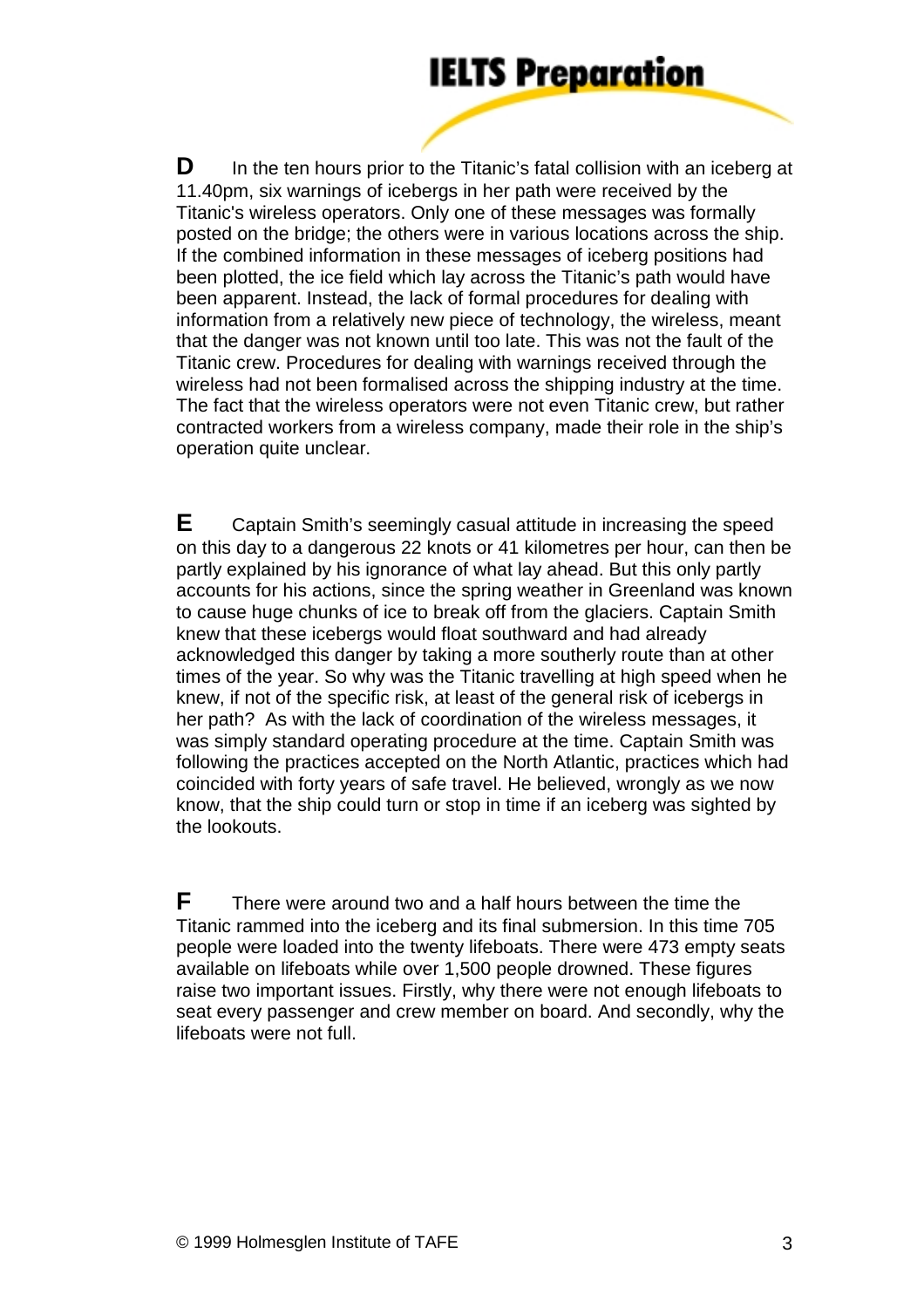**G** The Titanic had sixteen lifeboats and four collapsible boats which could carry just over half the number of people on board her maiden voyage and only a third of the Titanic's total capacity. Regulations for the number of lifeboats required were based on outdated British Board of Trade regulations written in 1894 for ships a quarter of the Titanic's size, and had never been revised. Under these requirements, the Titanic was only obliged to carry enough lifeboats to seat 962 people. At design meetings in 1910, the shipyard's managing director, Alexander Carlisle, had proposed that forty eight lifeboats be installed on the Titanic, but the idea had been quickly rejected as too expensive. Discussion then turned to the ship's décor, and as Carlisle later described the incident … 'we spent two hours discussing carpet for the first class cabins and fifteen minutes discussing lifeboats'.

**H** The belief that the Titanic was unsinkable was so strong that passengers and crew alike clung to the belief even as she was actually sinking. This attitude was not helped by Captain Smith, who had not acquainted his senior officers with the full situation. For the first hour after the collision, the majority of people aboard the Titanic, including senior crew, were not aware that she would sink, that there were insufficient lifeboats or that the nearest ship responding to the Titanic's distress calls would arrive two hours after she was on the bottom of the ocean. As a result, the officers in charge of loading the boats received a very halfhearted response to their early calls for women and children to board the lifeboats. People felt that they would be safer, and certainly warmer, aboard the Titanic than perched in a little boat in the North Atlantic Ocean. Not realising the magnitude of the impending disaster themselves, the officers allowed several boats to be lowered only half full.

**I** Procedures again were at fault, as an additional reason for the officers' reluctance to lower the lifeboats at full capacity was that they feared the lifeboats would buckle under the weight of 65 people. They had not been informed that the lifeboats had been fully tested prior to departure. Such procedures as assigning passengers and crew to lifeboats and lifeboat loading drills were simply not part of the standard operation of ships nor were they included in crew training at this time.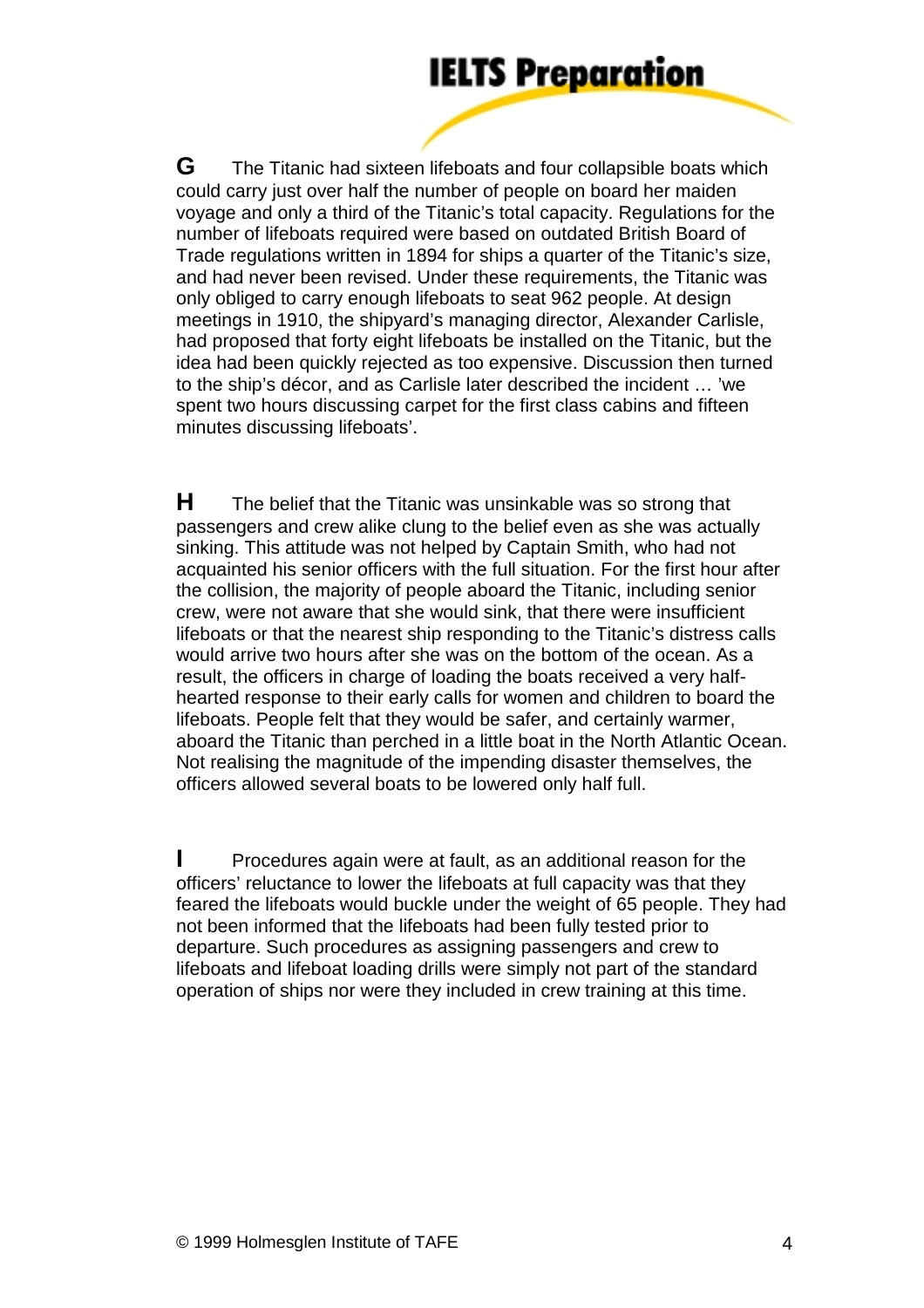**J** As the Titanic sank, another ship, believed to have been the Californian, was seen motionless less than twenty miles away. The ship failed to respond to the Titanic's eight distress rockets. Although the officers of the Californian tried to signal the Titanic with their flashing Morse lamp, they did not wake up their radio operator to listen for a distress call. At this time, communication at sea through wireless was new and the benefits not well appreciated, so the wireless on ships was often not operated around the clock. In the case of the Californian, the wireless operator slept unaware while 1,500 Titanic passengers and crew drowned only a few miles away.

**K** After the Titanic sank, investigations were held in both Washington and London. In the end, both inquiries decided that no one could be blamed for the sinking. However, they did address the fundamental safety issues which had contributed to the enormous loss of life. As a result, international agreements were drawn up to improve safety procedures at sea. The new regulations covered 24 hour wireless operation, crew training, proper lifeboat drills, lifeboat capacity for all on board and the creation of an international ice patrol.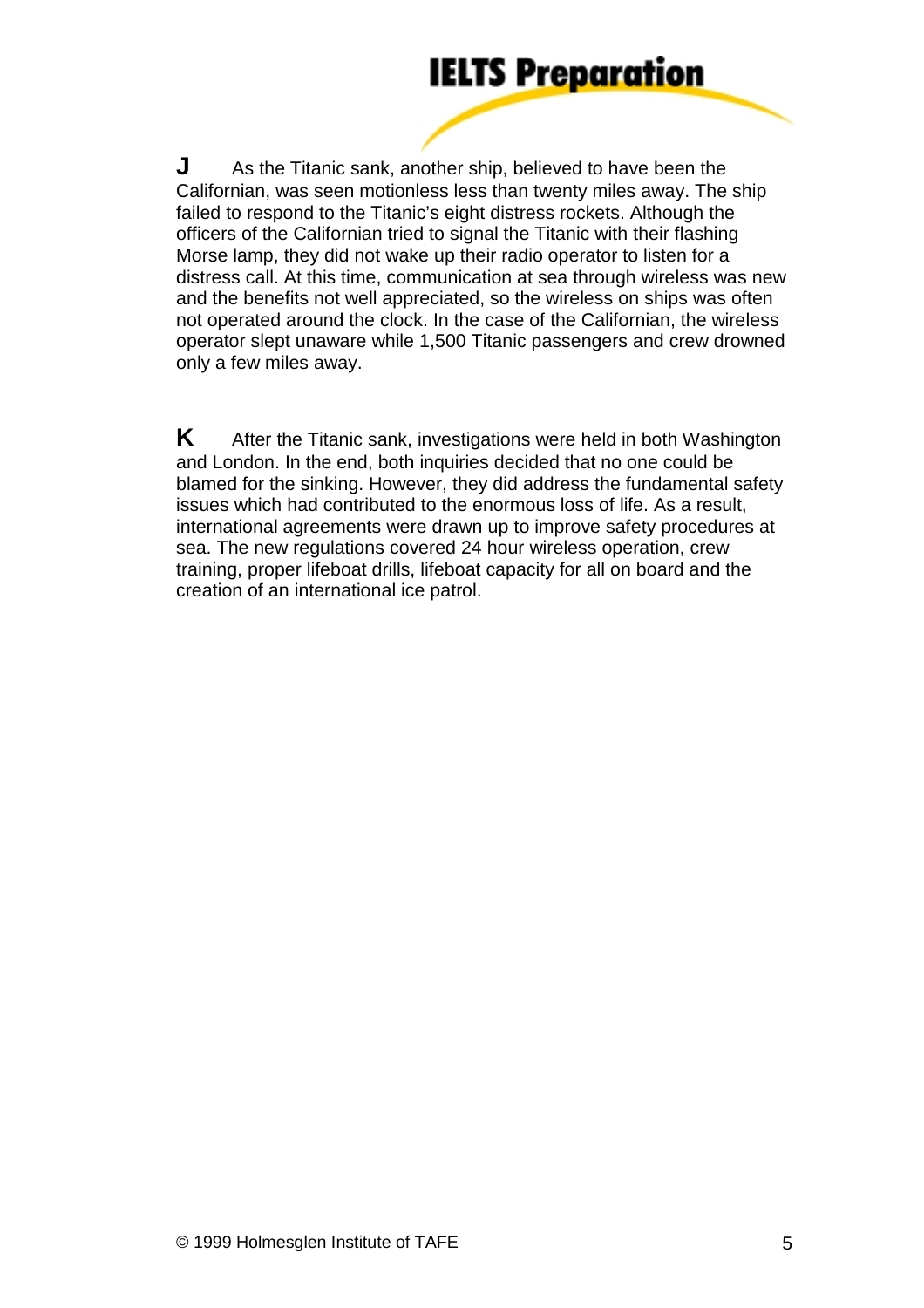

# **Reading task type one: summary completion**

#### **Task description**

The input for this type of question will be a summary of all or part of the reading text. The summary will contain a number of gaps. All of the information in the summary will be contained in the reading text, although the words used will be different. You will also be provided with a list of words to use to fill the gaps. There will be more words than gaps. These words have been chosen so that only one word will be suitable for each gap (the answer) but other words may appear suitable (distracters).

Your task is to complete the summary using one word from the list for each gap. Because the summary is a paraphrase of the reading text (rather than an edited version), you will need to have a good understanding of the overall meaning and main points of the section summarised, rather than a detailed understanding of the text.

#### **What is being tested is your ability to:**

- ♦ skim the text for information
- ♦ paraphrase the original text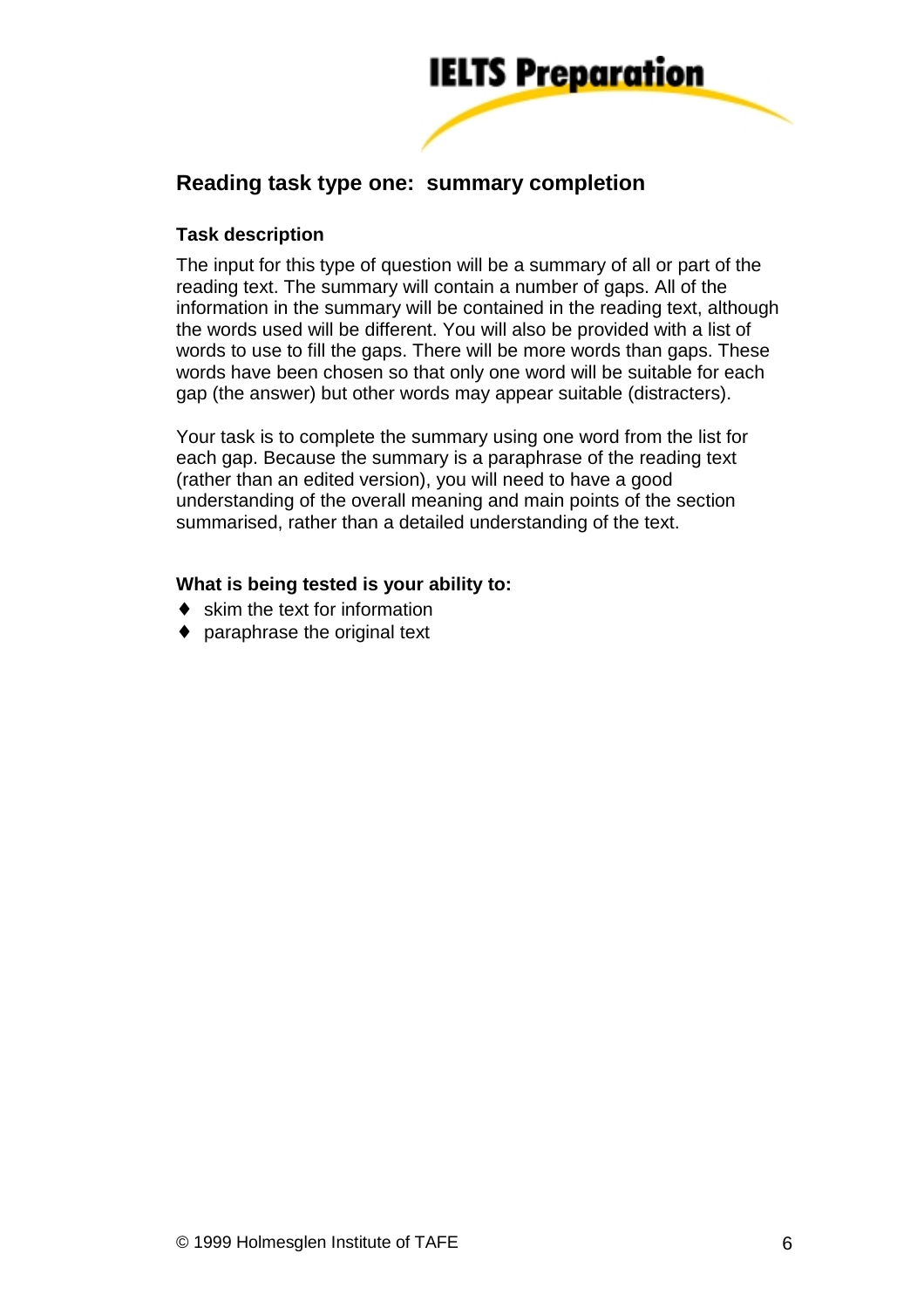

#### **Sample task**

Complete the summary below. Choose your answers from the box at the bottom of the page and write them in boxes 1-8 on your answer sheet.

**NB** There are more words than spaces so you will not use them all. You may use any of the words more than once.

| passengers | happy      | float      | advanced   |
|------------|------------|------------|------------|
| lifeboats  | confident  | dangers    | ocean      |
| worried    | inadequate | enormous   | excitement |
| fast       | handbook   | water      | afloat     |
| record     | fast       | procedures | orders     |
| drown      | size       | sink       | safety     |

#### **The Finest Ship Ever Built**

The North Atlantic Ocean crossing on the Titanic was expected to set a new standard for …(1)… travel in terms of comfort and …(2)… The shipping industry had an excellent safety …(3)… on the North Atlantic Crossing over the previous forty years and the Titanic was the finest and safest liner ever built. The Titanic combined the greatest technology of the day with sheer …(4)…, luxury and new safety features. The Titanic's owners were …(5)… that even if the Titanic were letting in …(6)… she would …(7) … indefinitely until help arrived. In hindsight we know that the Titanic was not unsinkable and that technology alone could not save lives when facilities were …(8)… and humans did not follow safe …(9)… whether because of arrogance or ignorance.

| <b>Answer key</b> |            |  |
|-------------------|------------|--|
|                   | ocean      |  |
| 2.                | safety     |  |
| 3.                | record     |  |
| 4.                | size       |  |
| 5.                | confident  |  |
| 6.                | water      |  |
| $\overline{7}$ .  | float      |  |
| 8.                | inadequate |  |
| 9.                | procedures |  |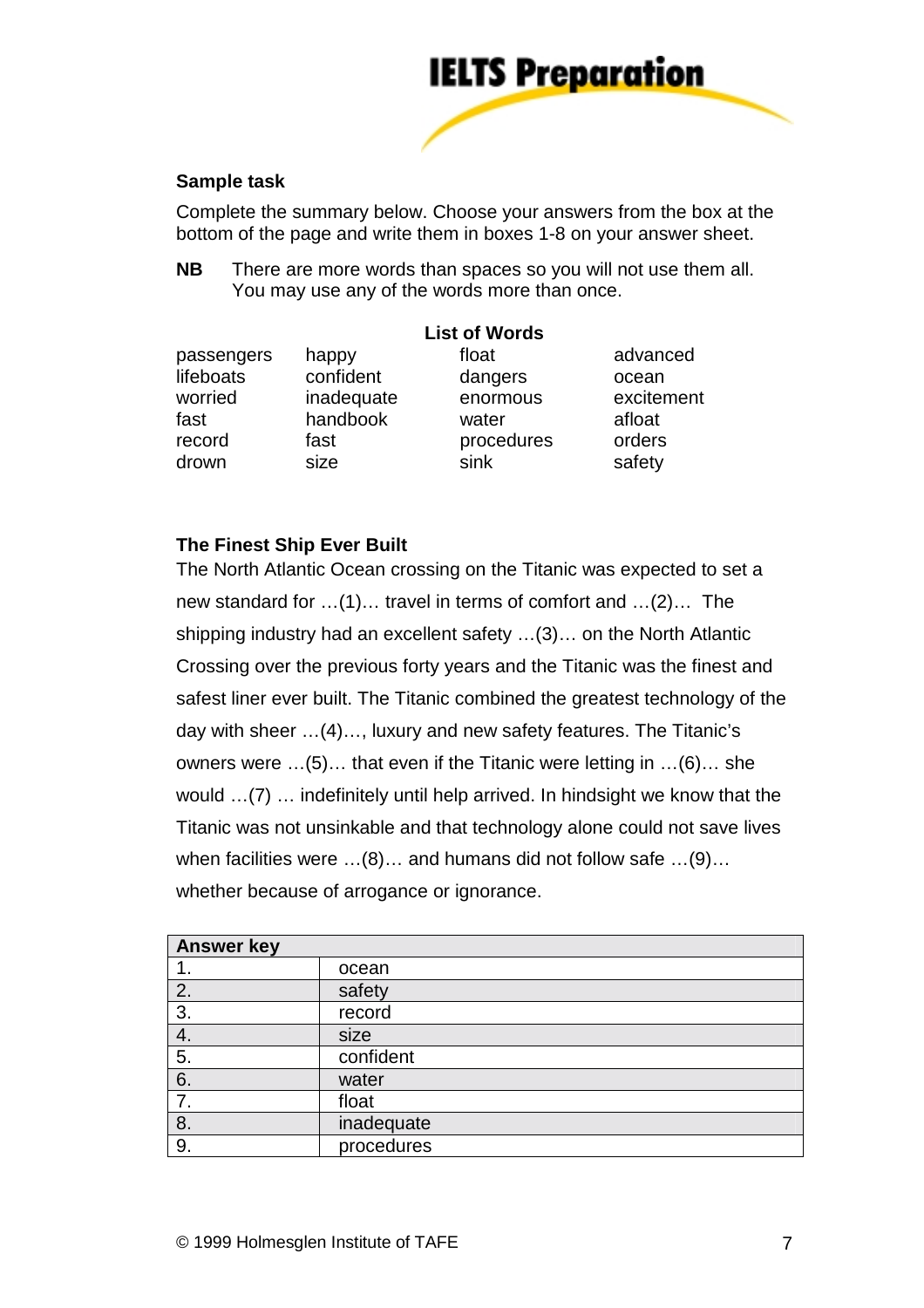#### **Answer key: The Finest Ship Ever Built**

The North Atlantic Ocean crossing on the Titanic was expected to set a new standard for **ocean** travel in terms of comfort and **safety**. The shipping industry had an excellent **record** on the North Atlantic Crossing over the previous forty years and the Titanic was the finest and safest liner ever built. The Titanic combined the greatest technology of the day with sheer **size**, luxury and new safety features. The Titanic's owners were **confident** that even if the Titanic were letting in **water**, she would **float** indefinitely until help arrived. In hindsight we know that the Titanic was not unsinkable and that technology alone could not save lives when facilities were **inadequate** and humans did not follow safe **procedures** whether because of arrogance or ignorance.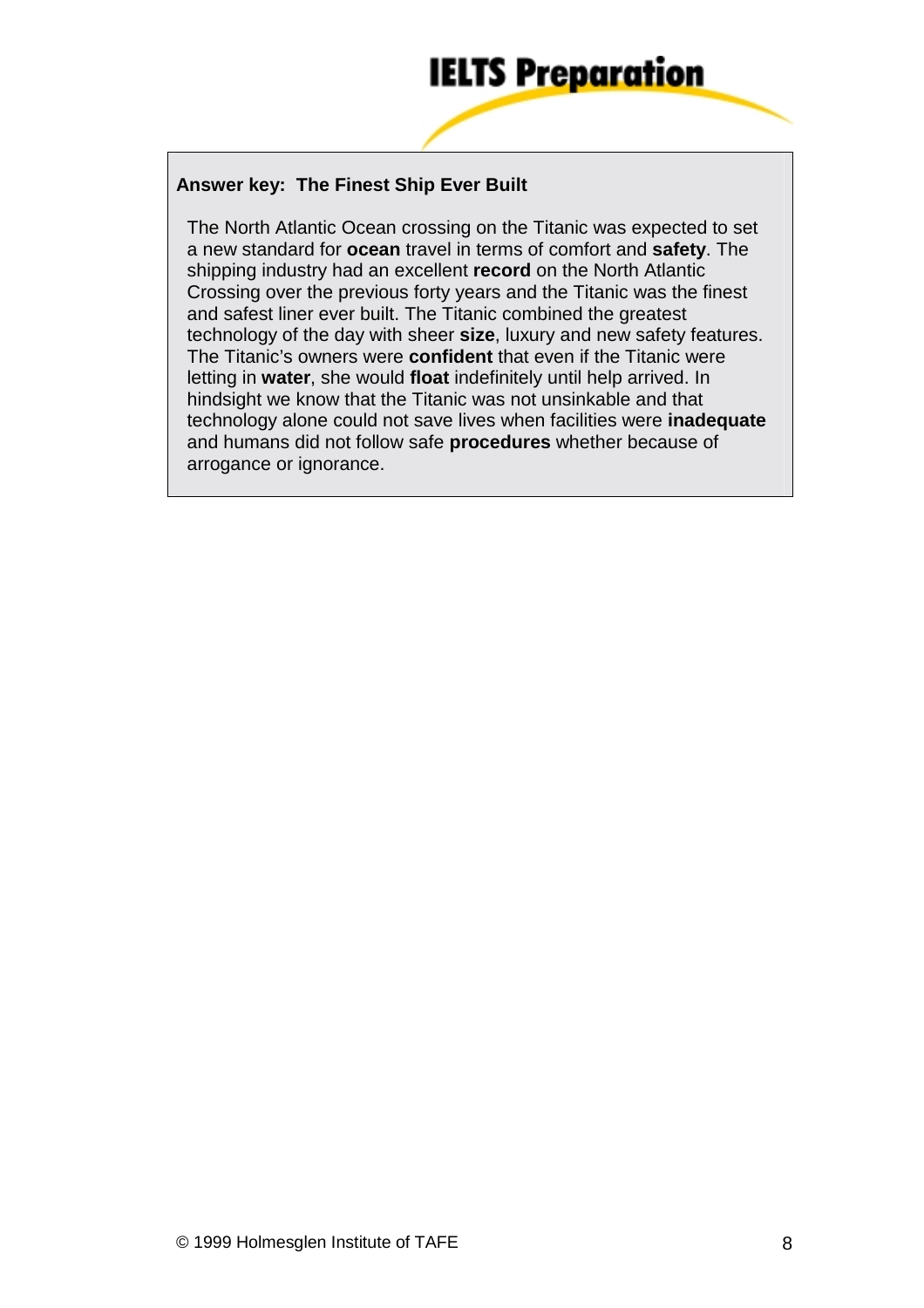

#### **How to approach summary completion questions**

- **Step 1:** Read the instructions carefully. Note that in this case you have to choose your answers from the words provided. Also note that in this case you can use any word more than once. Remember though that every IELTS test is different. So make sure that you read the instructions carefully even if you have practised the type of question before.
- **Step 2:** Skim through the summary to get an idea of the topic. In this case the summary refers generally to peoples' views about the Titanic in terms of safety.
- **Step 3:** Decide which section of the text the summary covers in this case mainly paragraphs A and C. In some cases the summary may cover the whole text.
- **Step 4:** Read through the summary, referring to the list of words each time you reach a gap. Select one or more possible words from the list to fill each gap. Reject any words that do not fit grammatically, even if the meaning seems correct. Confirm your choice by referring to the relevant sections of the text.
- **Step 5:** Quickly read through your completed summary to check that it makes sense.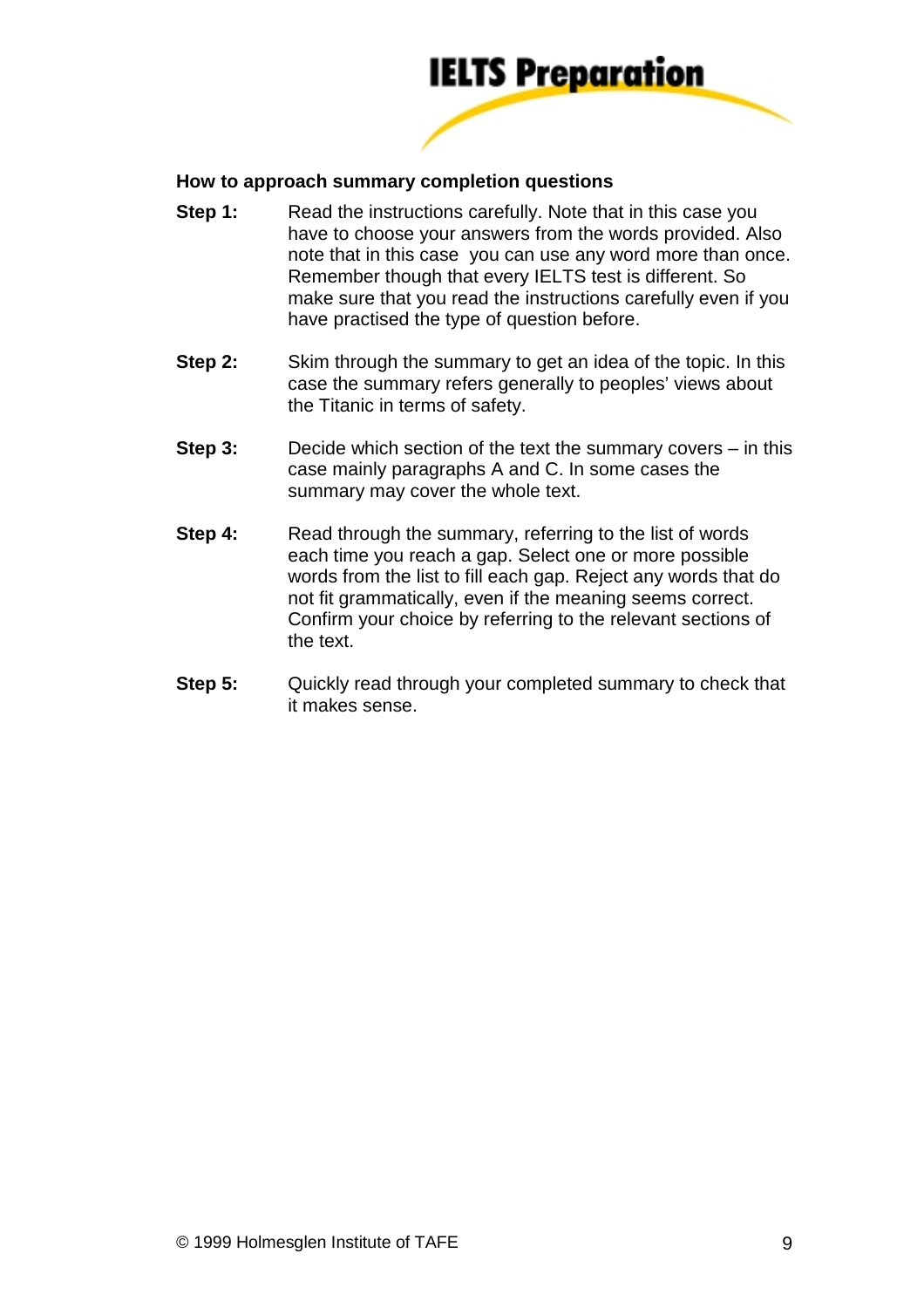

# **Reading task type two: matching headings to paragraphs**

#### **Task description**

In this type of question, you will be given a list of headings. The instructions will also indicate around 4 to 6 paragraphs from the reading text. The task is to find the most suitable heading for each of the paragraphs. There will be more headings than paragraphs, and you shouldn't use any heading more than once unless the instructions tell you that you can.

To complete this task well, you will need to be able to identify each paragraph's main focus. The correct heading will sum up the main idea of the paragraph.

#### **What is being tested is your ability to:**

♦ Identify the main idea of a paragraph

#### **Sample task**

Choose the heading which best sums up the primary cause of the problem described in paragraphs D, E, G, H and I of the text. Write the appropriate numbers  $(i - x)$  in the boxes on your answer sheet.

| <b>List of Headings</b> |                                     |  |  |
|-------------------------|-------------------------------------|--|--|
|                         | Ignorance of the impending disaster |  |  |
| ii                      | Captain's orders ignored            |  |  |
| iii                     | Captain's over-confidence           |  |  |
| iv                      | Rough sea conditions                |  |  |
| v                       | Faulty design                       |  |  |
| vi                      | Iceberg locations not plotted       |  |  |
| vii                     | Low priority placed on safety       |  |  |
| viii                    | Number of lifeboats adequate        |  |  |
| ix                      | Inadequate training                 |  |  |
| x                       | Ice warnings ignored                |  |  |

| <b>Answer key</b> |        |
|-------------------|--------|
| Paragraph D       |        |
| Paragraph E       | <br>Ш  |
| Paragraph G       | <br>۷ı |
| Paragraph H       |        |
| Paragraph I       |        |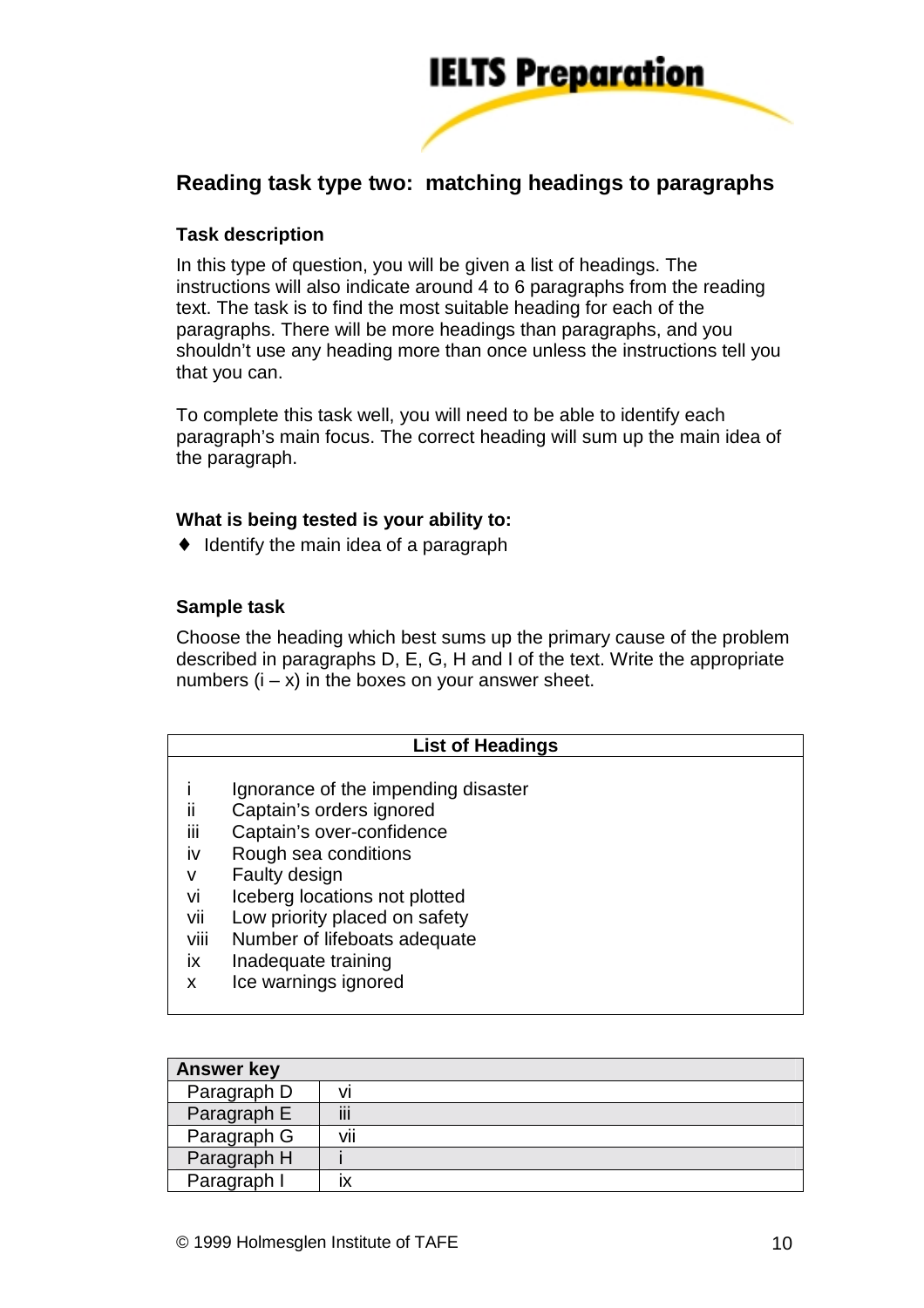

#### **How to approach matching headings to paragraphs**

- **Step 1:** Read the instructions carefully. Note that the heading you choose should sum up the main idea of the paragraph. Also note which paragraphs you need to look at, as you are often not required to do them all.
- **Step 2:** Familiarise yourself with the list of paragraph headings by skimming through them quickly.
- **Step 3:** Read through the first paragraph for which you have to find a heading. Remember that you are reading to find out the main idea of the paragraph. Concentrate on the main idea or focus of the paragraph and try not to be distracted by details or by unfamiliar vocabulary.
- **Step 4:** Choose the heading from the list which best sums up the main point of the paragraph you have just read. If you can't choose between two headings, go on to the next paragraph – you can come back to that question later. But don't forget to make a choice before the end of the test because if you leave a blank or you have marked two answers on your answer sheet, you will be graded as incorrect for that question.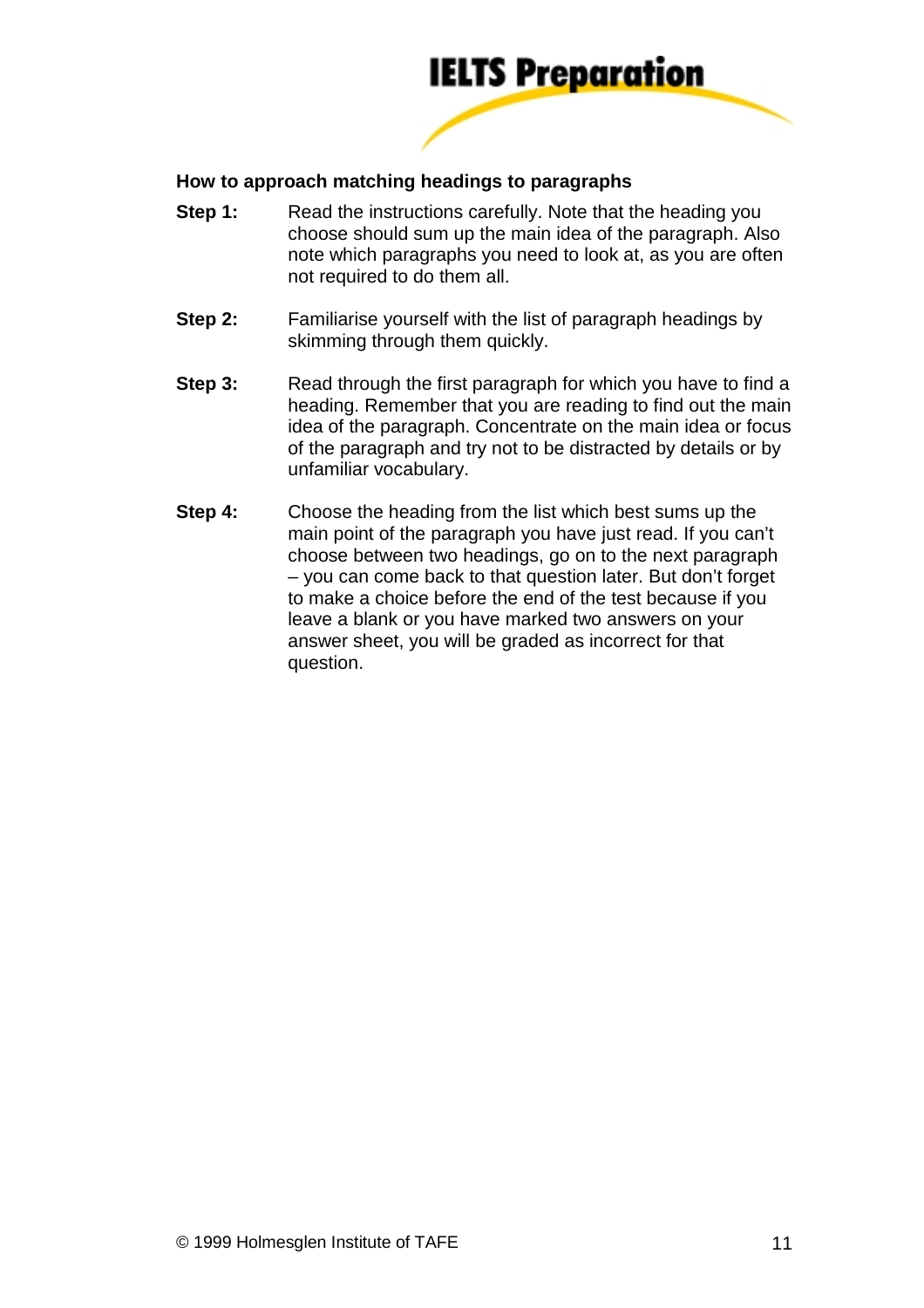

# **Reading task type three: identifying the writer's views**

#### **Task description**

In this task type you will be given a number of statements. You will have to decide if these statements agree with the writer's views.

To complete this task well you will often need to be able to recognise the writer's views not only from what is said directly, but also from what is implied. For example, we do not need the writer to state directly that he/she disapproves of zoos. We can infer this disapproval if the writer states his/her disapproval of the following: animals being taken from the wild, animals being caged, people paying money to see animals, animals not having any privacy. However, if the writer simply describes the problems with zoos this does not necessarily imply disapproval.

Also, we should not try to guess the writer's views. In statement 5 of the sample task on the following page, we should not assume that because **we** think that the lifeboats should have rescued more people, or because 'everybody' thinks that the lifeboats should have returned to rescue more people, that this is the **writer's** view. In this case the writer does not express any view on this issue; she simply states the fact that the lifeboats were not full and so the answer must be **Not Given**.

#### **What is being tested is your ability to:**

- ♦ identify opinion and attitude
- ♦ skim for detailed information
- ♦ make inferences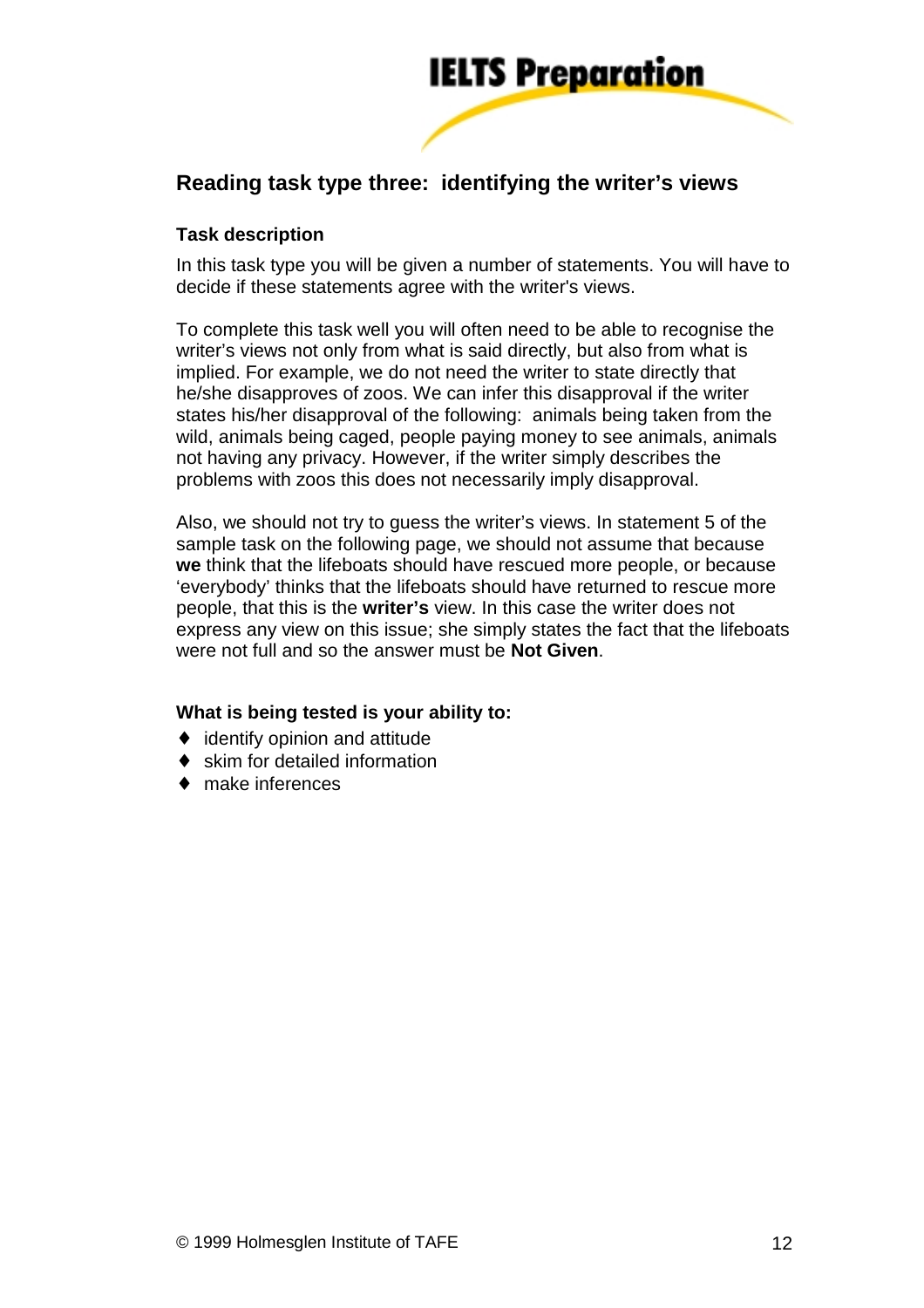

#### **Sample task**

Do the following statements agree with the views of the writer in the reading passage? In boxes 1-7 on your answer sheet write:

| <b>Yes</b>       | If the statement agrees with the writer                         |  |  |
|------------------|-----------------------------------------------------------------|--|--|
| <b>No</b>        | If the statement contradicts the writer                         |  |  |
| <b>Not Given</b> | If it is impossible to say what the writer thinks about<br>this |  |  |

- 1. The enormous loss of life on the Titanic was primarily caused by inadequate equipment, training and procedures.
- 2. Nobody had thought of installing enough lifeboats to accommodate all the passengers and crew in the event of an emergency.
- 3. Captain Smith didn't inform his officers of the true situation because he didn't want to cause a panic.
- 4. The lifeboats would have buckled if they had been fully loaded.
- 5. After the Titanic sank the lifeboats which were not full should have returned to rescue as many people from the water as they could.
- 6. The Captain of the Californian could have brought his ship to the rescue if he had realised that the Titanic was sinking.
- 7. The sinking of the Titanic prompted an overhaul of standard operating procedures which made ocean travel much safer.

| <b>Answer key</b> |                  |  |
|-------------------|------------------|--|
| . .               | Yes              |  |
| 2.                | <b>No</b>        |  |
| 3.                | <b>Not Given</b> |  |
| 4.                | <b>No</b>        |  |
| 5.                | Not Given        |  |
| 6.                | Yes              |  |
|                   | Yes              |  |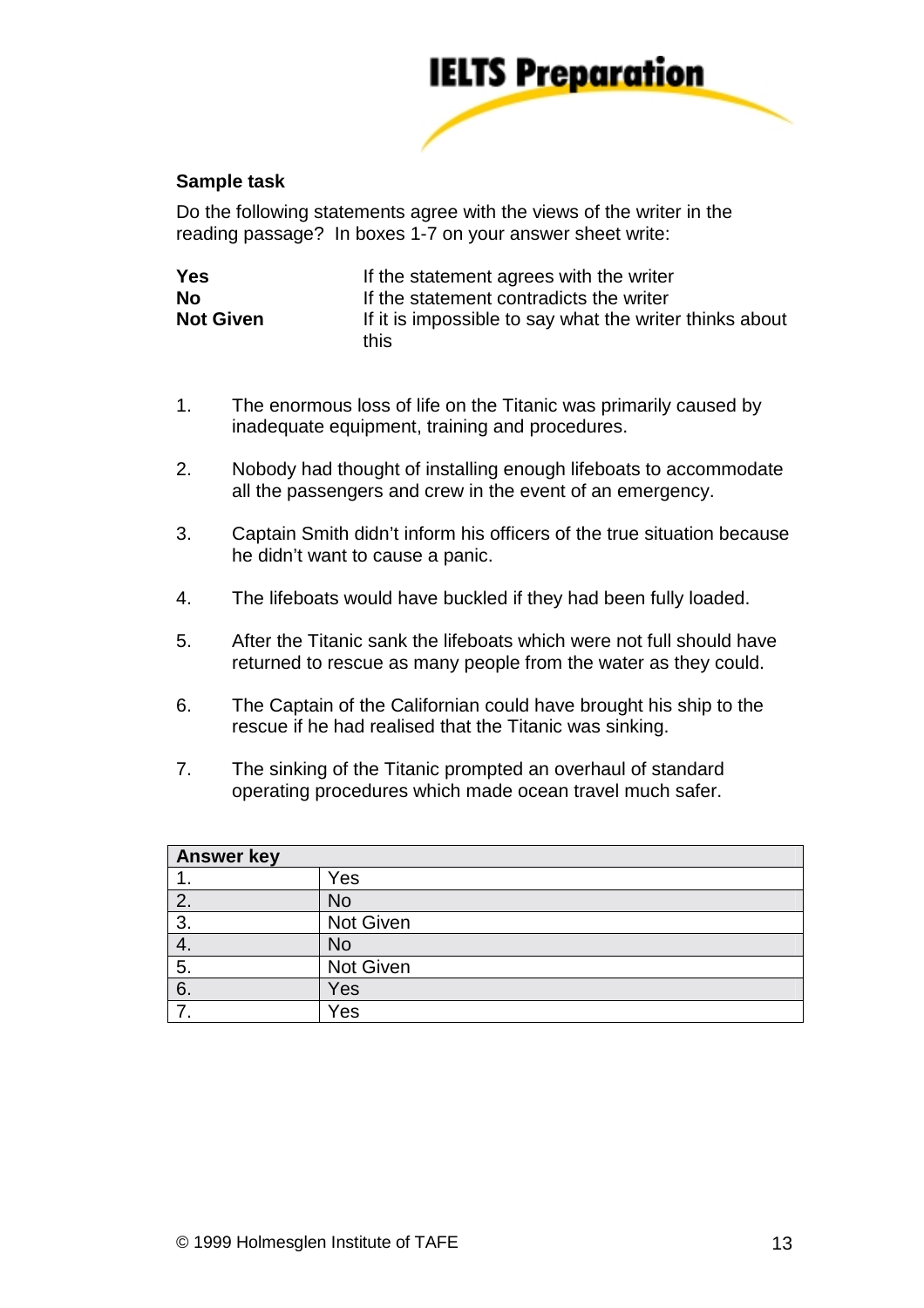

#### **How to approach questions requiring you to identify the writer's views**

**Step 1:** Read the instructions carefully. Note that you are asked to identify the writer's opinion, which may not necessarily be the same as the facts. Note also the difference between the three categories you have to use, particularly:

| No               | The statement contradicts the writer.       |
|------------------|---------------------------------------------|
| <b>Not Given</b> | The writer does not give an opinion on this |
| point.           |                                             |

- **Step 2:** Skim through all of the statements to get an idea of the topics you will be searching for in your reading of the text.
- **Step 3:** Read the first statement again more carefully. Note the main point or opinion given in the statement.
- **Step 4:** Skim the text for the section which refers to that idea. If you come across information relating to other statements, put a mark beside the section so that you can find it quickly again later.
- **Step 5:** Once you have found the appropriate section of the text, read more carefully. Decide if the statement agrees with the view of the author (mark **Yes** on your answer sheet) or disagrees with the author (mark **No** on your answer sheet). If the author doesn't give an opinion which agrees or disagrees with the statement then mark **Not Given** on your answer sheet.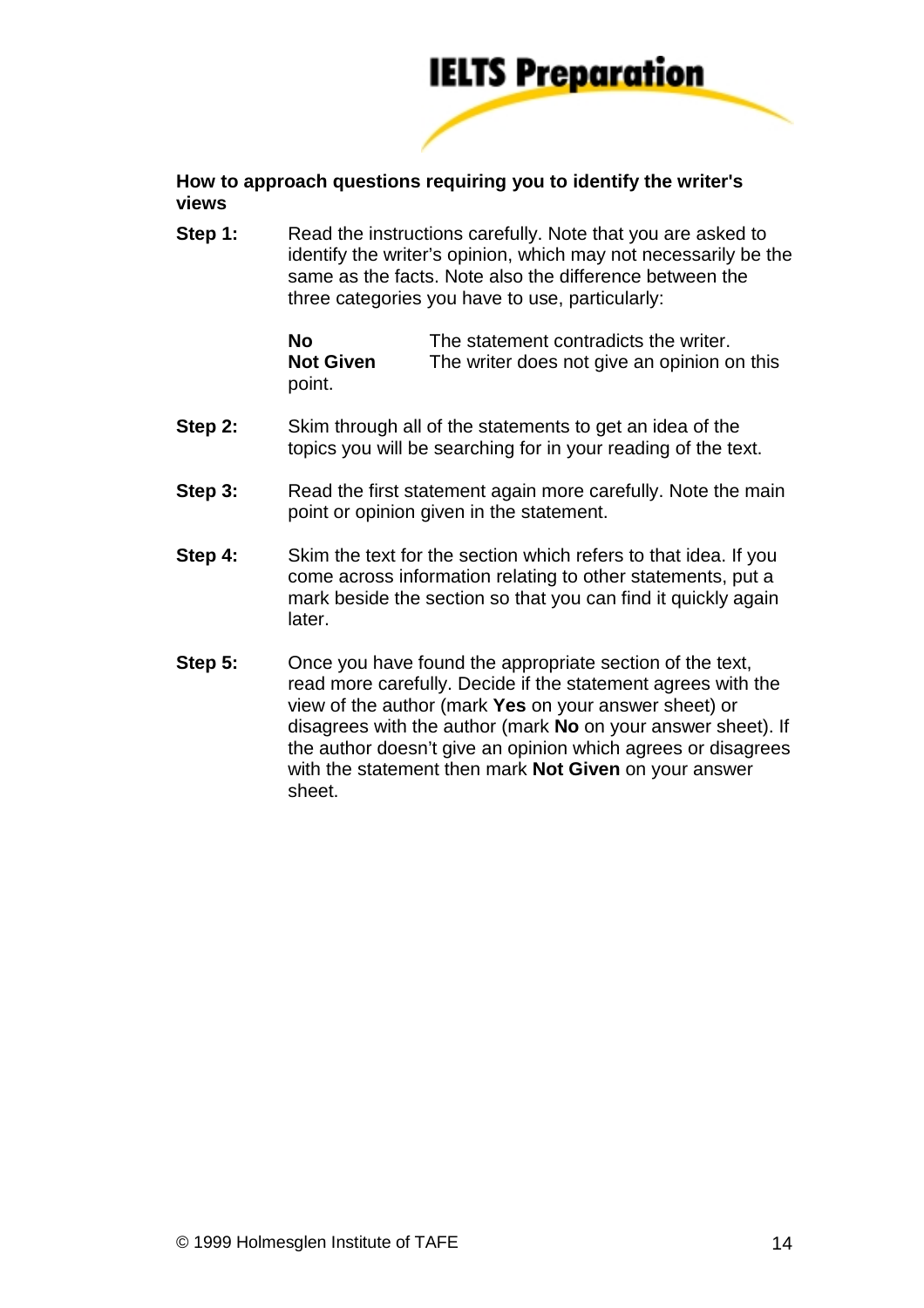

# **Reading task type four: multiple choice**

#### **Task description**

In this question type you will be given a 'stem' which may be an incomplete sentence or a question. The stem will be followed by three or four options – one will be correct (the answer) and three may seem possible but are in fact incorrect in some way (the distracters).

In tackling this type of question, it is very important to read the stem carefully. Candidates often make careless mistakes when they misread the stem and so choose the wrong option.

#### **What is being tested**

Multiple choice questions can be designed to test a wide variety of reading skills. The questions may require you to have an overall understanding of the main points of the text as in Question 1 of the sample task, in which case you will need to be able to read for gist. Or they may require you to have a detailed understanding of particular points as in questions 2 and 3 of the Sample Task, in which case you will need to be able to read for specific details. Multiple choice questions may also ask you to identify facts or opinions in the text.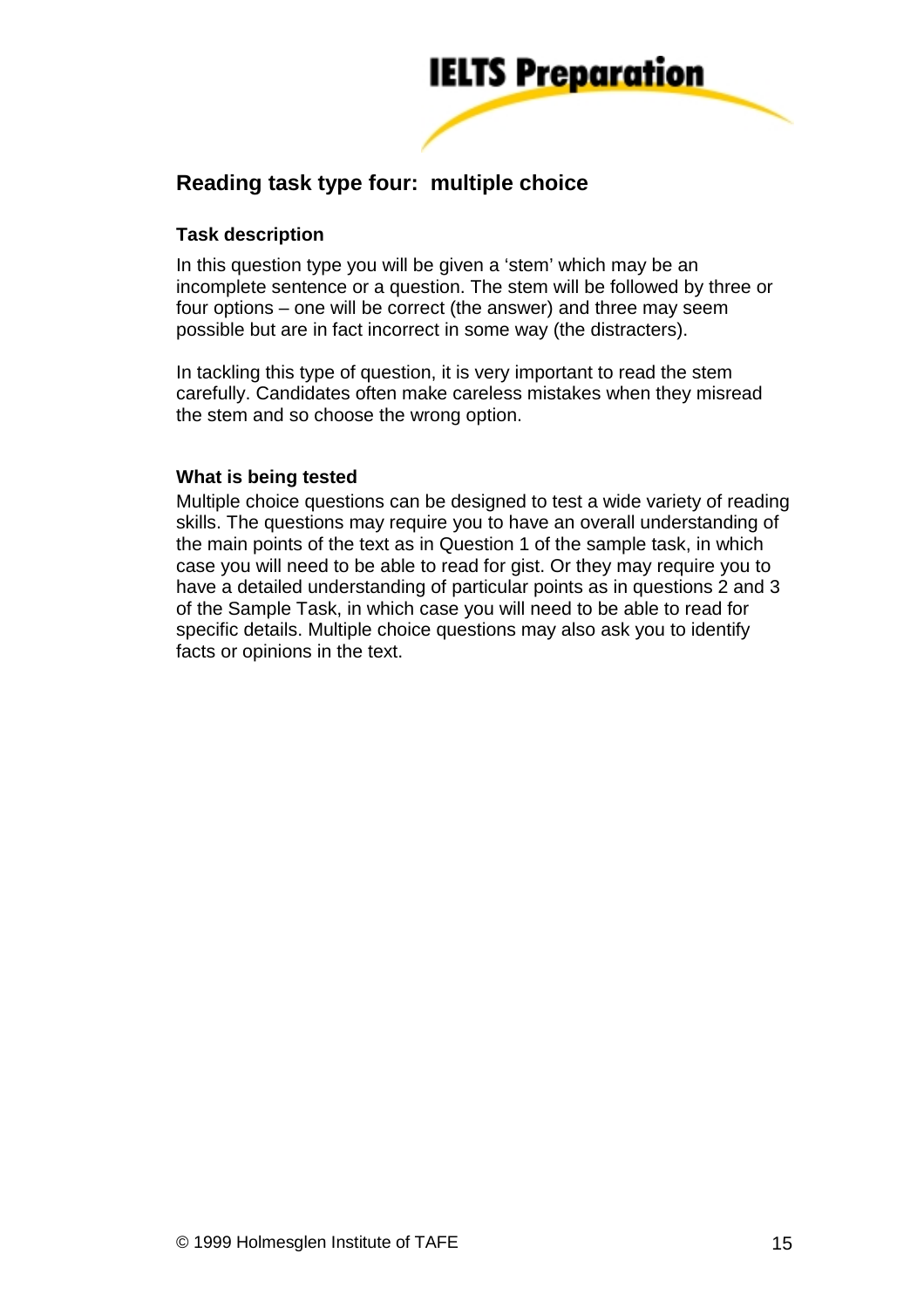

#### **Sample task**

Choose the appropriate letters A-D and write your answers in boxes 1-3 on your answer sheet.

- 1. Which is most at fault for the magnitude of the Titanic disaster?
	- A. The ship
	- B. The Titanic's owners and builders
	- C. Standard operating procedure
	- D. The captain and crew
- 2. The number of lifeboats on the Titanic …

 A. would have been sufficient if all boats had been filled to capacity

- B. met the regulations for much smaller ships but not the Titanic
- C. had been designed in 1894 by the British Board of Trade
- D. could carry more people than required under the regulations
- 3. The Titanic was …
	- A. higher than the tallest buildings of her day
	- B. divided into 16 watertight compartments<br>C. unsinkable
	- unsinkable
	- D. the most technologically advanced liner of her time

| <b>Answer key</b> |  |  |
|-------------------|--|--|
|                   |  |  |
| - -               |  |  |
|                   |  |  |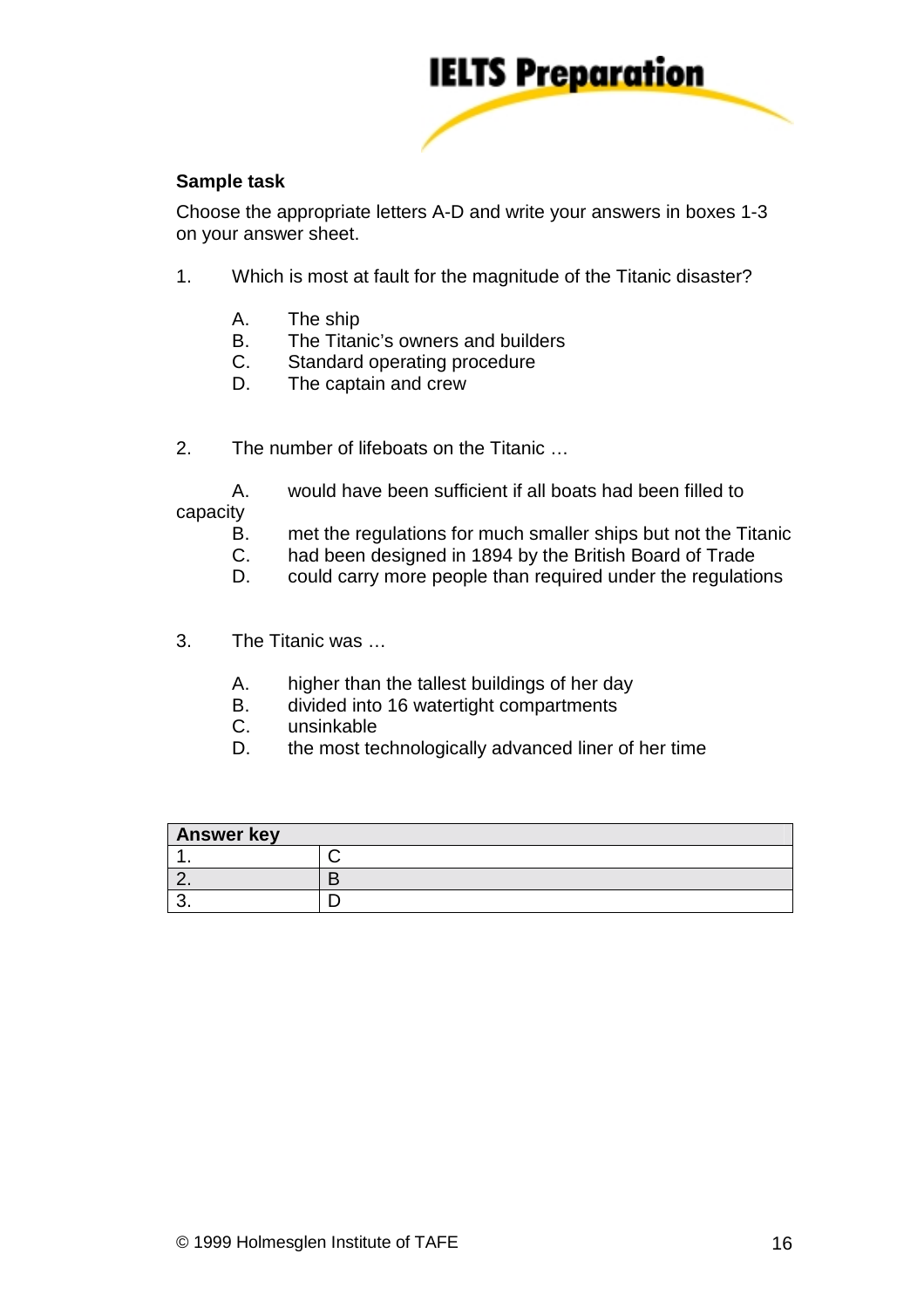

#### **How to approach multiple choice questions**

- **Step 1:** Read the instructions carefully
- **Step 2:** Skim all the questions briefly to get an idea of the topics for which you will be searching when reading the text.

**Step 3:** Read the first question again more carefully. Decide what you will need to read to answer the question. Is the question asking you for a particular detail that you need to find in the text? Or is the question asking you for an answer which requires a global understanding of the whole text?

**Step 4:** Once you have decided the best strategy for dealing with the question (as above), you will need to proceed to read the text in the appropriate manner, for example reading for gist, reading for detail etc.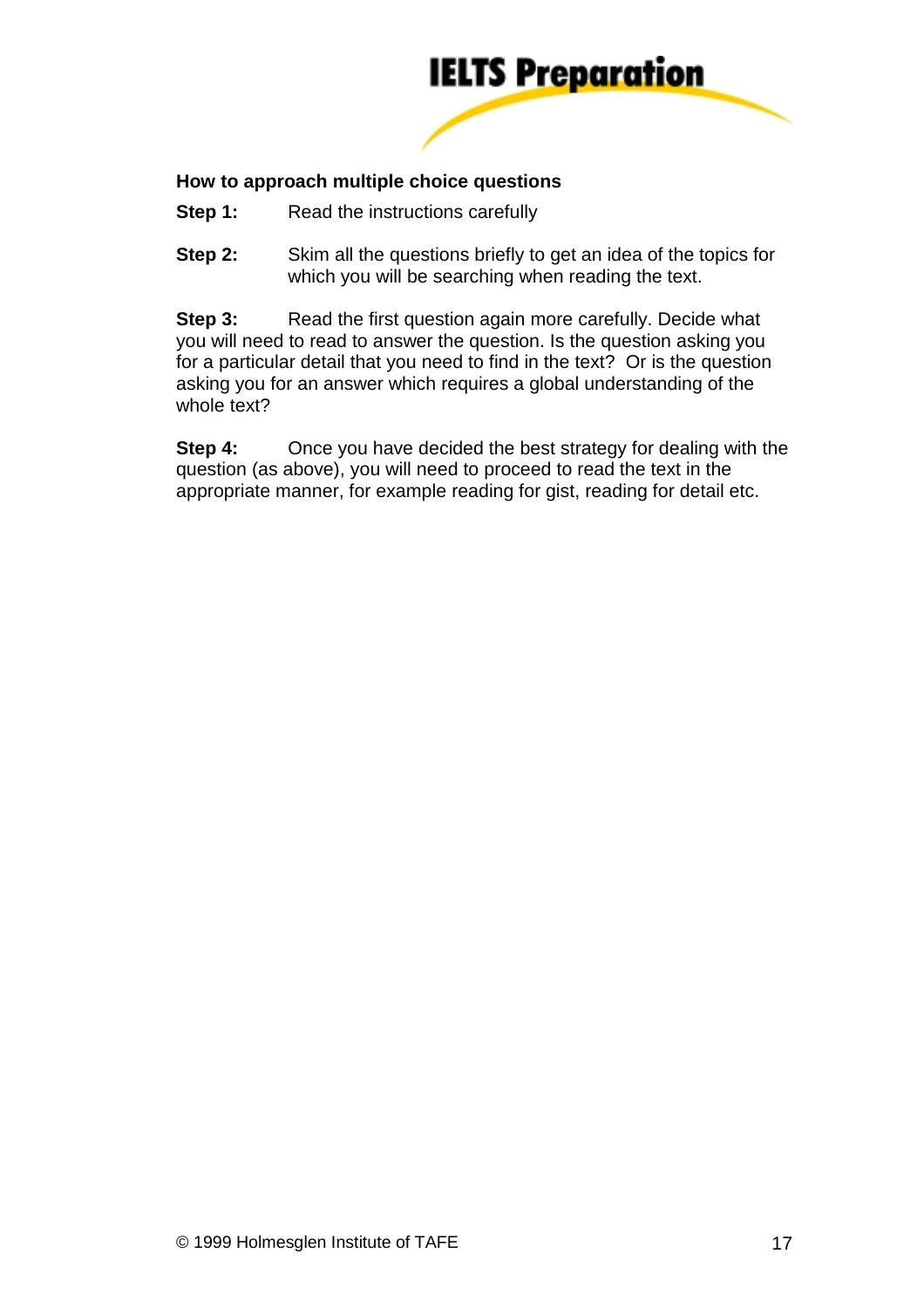

# **Reading task type five: selecting factors**

#### **Task description**

You will be provided with a number of statements some of which paraphrase or summarise what the writer said. In this task type you need to show that you know what information the writer did (and did not) mention on a particular topic.

#### **What is being tested is your ability to:**

- $\bullet$  skim and scan the text for details
- ♦ understand paraphrase
- ♦ understand inference

#### **Sample task**

The writer mentions a number of factors related to poor communication which contributed to the disaster. Which 3 of the following factors are mentioned? Write your answers (A-H) in boxes 1-3 on your answer sheet.

- A. The Titanic was travelling too fast.
- B. Ships were not required to operate their wireless continually.
- C. There were insufficient lifeboats on the ship.
- D. The Titanic's wireless was not operating around the clock.
- E. Ice warnings were not dealt with systematically.
- F. The Californian's wireless had broken down.
- G. The Titanic's wireless had broken down.
- H. Captain Smith did not give his officers enough information.

| <b>Answer key</b> |  |  |
|-------------------|--|--|
|                   |  |  |
| --                |  |  |
|                   |  |  |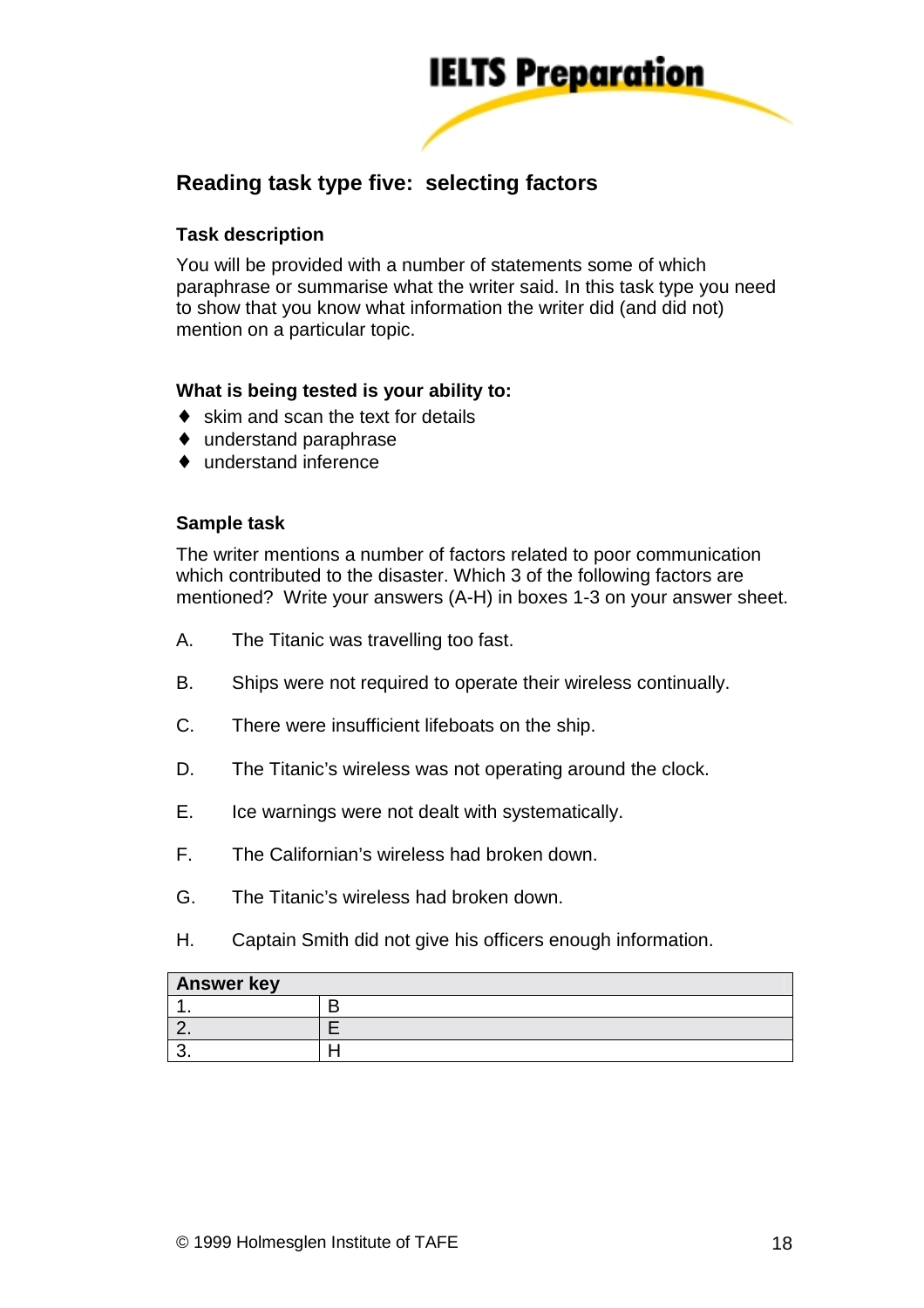

#### **How to approach questions where you have to select factors**

- **Step 1:** Read the instructions carefully. Note that only three of the factors are correct. Note also that the instructions in this sample task tell you what topic to focus on. In this case the instructions tell you to focus on poor communication as a contributing factor in the disaster. Although other factors may have contributed to the disaster (such as A and C) only the three correct answers focus on poor communication as a contributing factor.
- **Step 2:** Read through the list of factors.
- **Step 3:** Scan the text and find the sections or paragraphs which discuss poor communication.
- **Step 4:** Read those sections carefully and select the appropriate three factors.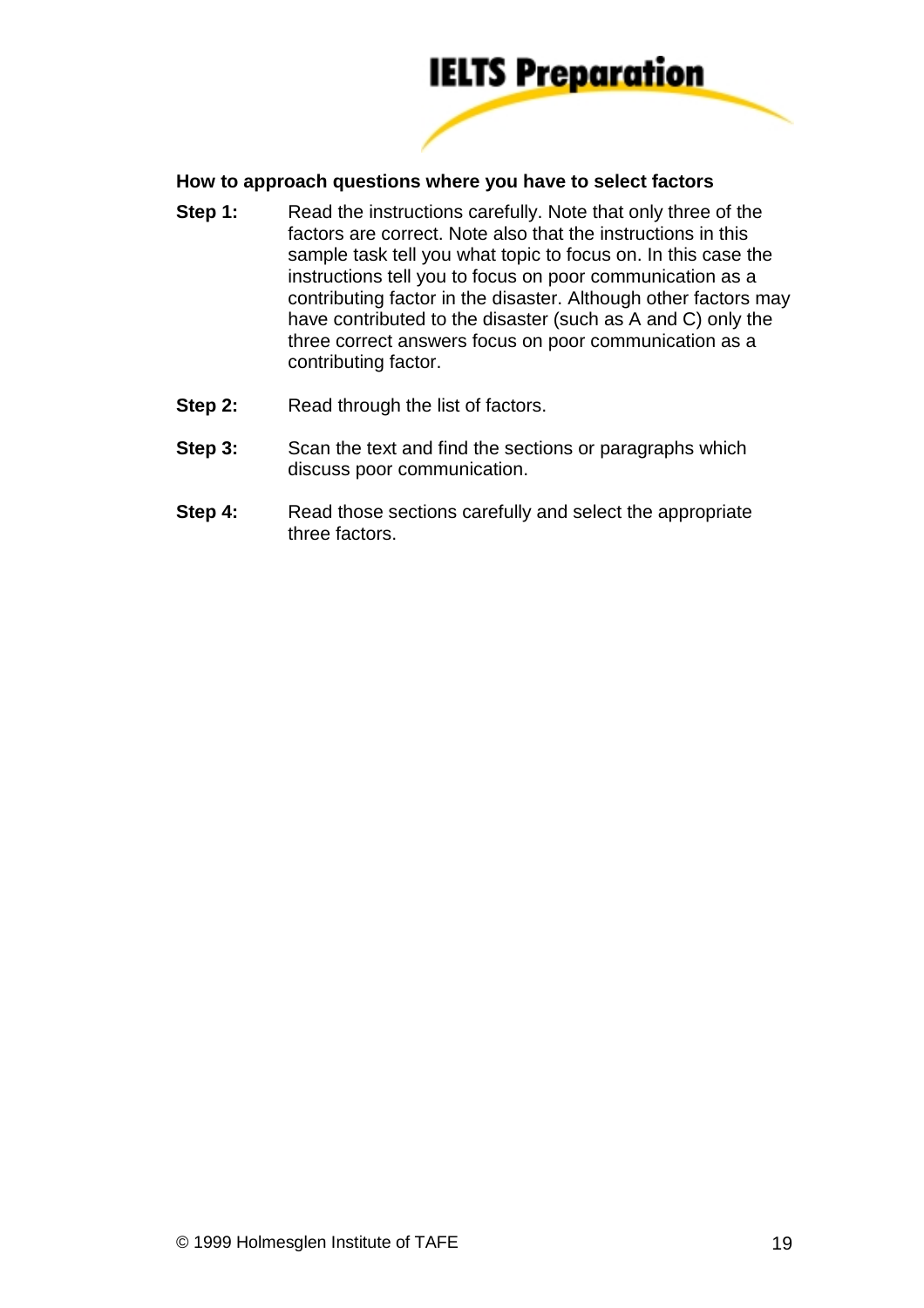

# **Reading task type six: table completion**

#### **Task description**

You will be provided with an incomplete table which summarises or paraphrases information given in the reading text. The information in table form may be organised differently from the way in which it appears in the text, for example chronologically instead of in order of importance. The task is to complete the gaps in three words or fewer.

#### **What is being tested is your ability to**

- ♦ skim for specific information
- ♦ understand gist and paraphrase

#### **Sample task**

Complete the table below using information from the reading passage. Write no more than three words for each answer. Write your answers in boxes 1-8 on your answer sheet.

| <b>Problem</b>                                        | <b>Cause of the problem</b>                                | <b>Regulated after the</b><br><b>Titanic disaster?</b><br>(Write Yes, No or<br>Doesn't say) |
|-------------------------------------------------------|------------------------------------------------------------|---------------------------------------------------------------------------------------------|
| Position of icebergs<br>not plotted                   | $\ldots$ (1) $\ldots$ scattered all over<br>the ship       | Doesn't say                                                                                 |
| Insufficient lifeboats                                | $\ldots$ (2) $\ldots$ regulations                          | $\dots$ (3) $\dots$                                                                         |
| Lifeboats not full                                    | ignorance of the extent<br>a)<br>of the danger             | $\dots$ (4) $\dots$                                                                         |
|                                                       | fear that the lifeboats<br>b)<br>would $\dots$ (5) $\dots$ | $\dots$ (6) $\dots$                                                                         |
| Californian didn't<br>listen to the distress<br>calls | No $\dots$ (7) $\dots$ wireless<br>operation               | $\dots$ (8) $\dots$                                                                         |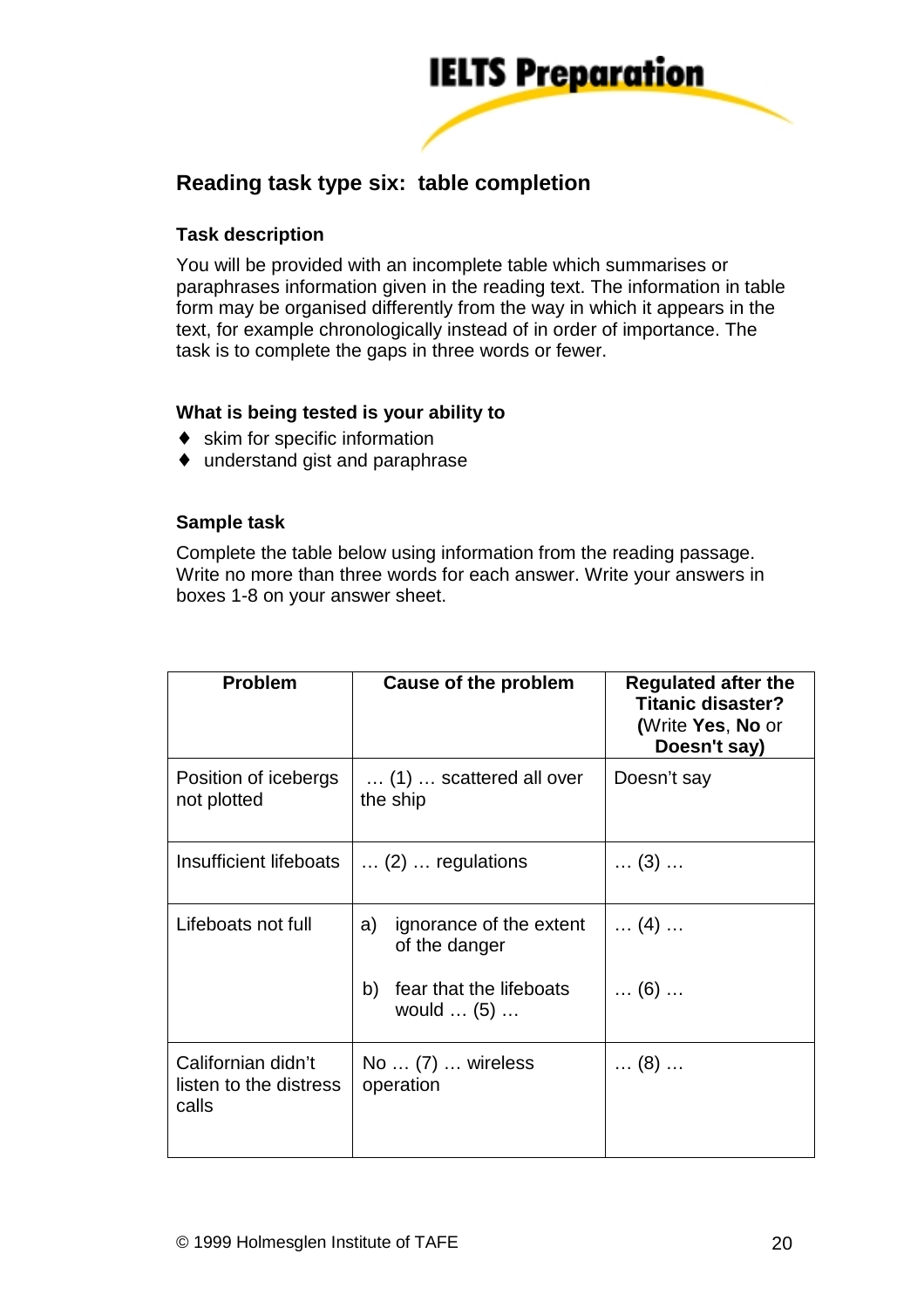

| <b>Answer key</b> |                                  |  |
|-------------------|----------------------------------|--|
|                   | Ice warnings / wireless messages |  |
| 2.                | Out dated / out of date          |  |
| 3.                | Yes                              |  |
| 4.                | Doesn't say                      |  |
| 5.                | <b>Buckle</b>                    |  |
| 6.                | Yes                              |  |
| 7.                | 24 hour                          |  |
| 8.                | Yes                              |  |

#### **How to approach table completion tasks**

- **Step 1:** Read the instructions carefully. Note that in the sample task you may use your own words if you wish, based on the information in the reading text. In other cases you will be instructed to use the words from the reading text only. Note also that here you may write only three words or fewer.
- **Step 2:** Look at the table and especially any headings. Decide which is the most useful way to read the table. In this case you need to read it horizontally to answer the questions. Glance at the other information given in the table to get an idea of what information you will be searching for when you read.
- **Step 3:** Look at the first row under the headings. Decide what key ideas you will need to search for as you skim the reading text. Decide also what information you will need to complete the first gap. For example, in the sample task you will skim for a paragraph or section discussing icebergs not being plotted because something was scattered all over the ship. What was that something?
- **Step 4:** Skim the text for the appropriate paragraph or section.
- **Step 5:** Read that section more carefully and decide on the best word or words to fill the gap. Remember that you will need to use the appropriate form of any verbs.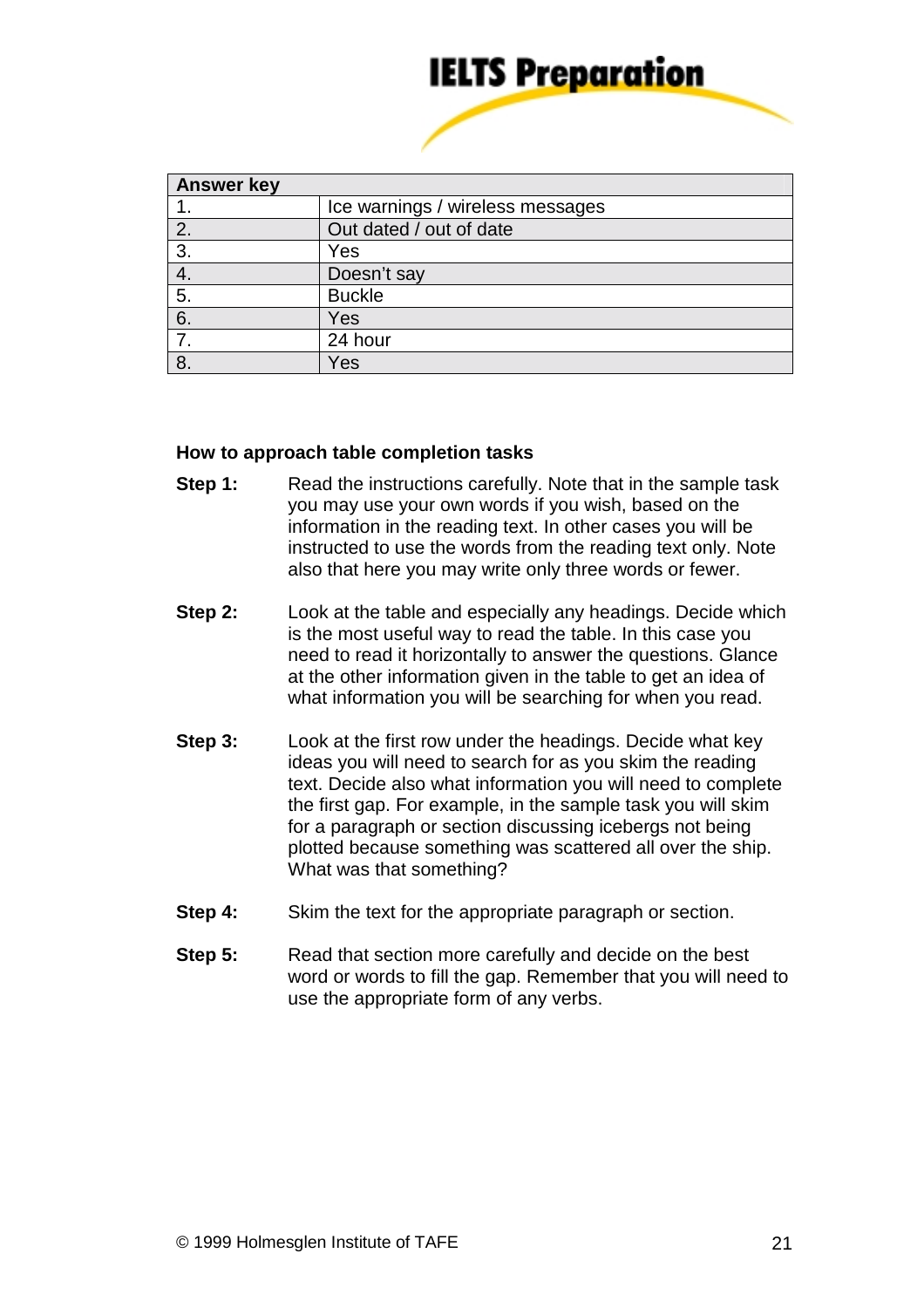

## **Reading task type seven: matching causes and effects**

#### **Task description**

You will be provided with two lists. In most cases, one list contains a small number of causes and the other list contains a larger number of effects. The task is to find the effect which arose from (matches) each cause. To complete this task well you will need to understand clearly what the words 'cause' and 'effect' mean.

#### **What is being tested is your ability to:**

- ♦ understand cause and effect relationships
- ♦ understand gist and paraphrase
- $\bullet$  skim for information

#### **Sample task**

The reading passage describes a number of cause and effect relationships. Match each cause (1-4) in List A with its effect (A-H) in List B. Write your answers (A-H) in boxes 1-4 on your answer sheet.

**NB** There are more effects in List B than you will need, so you will not use all of them. You may use any effect more than once if you wish.

| <b>List A: Causes</b> |                                                                                 |    | List B: Effects                                                       |
|-----------------------|---------------------------------------------------------------------------------|----|-----------------------------------------------------------------------|
| 1.                    | Outdated regulations<br>designed for much smaller                               |    | A. Lack of lifeboat training and drills                               |
|                       | ships                                                                           |    | More than two of the watertight<br>compartments filled with water     |
| 2.                    | Captain Smith's failure to<br>communicate sufficient<br>information to officers |    | C. Locations of icebergs received in ice<br>warnings were not plotted |
| 3.<br>operation<br>4. | No requirements for 24<br>hour a day wireless                                   |    | D. Half full lifeboats did not return to<br>rescue people             |
|                       |                                                                                 | Е. | Nearby ship did not come to Titanic's                                 |
|                       | Lack of procedures for                                                          |    | rescue                                                                |
|                       | dealing with wireless<br>messages                                               |    | F. Not enough lifeboats                                               |
|                       |                                                                                 |    | G. Passengers panicked                                                |
|                       |                                                                                 |    | H. Lifeboats were not fully loaded                                    |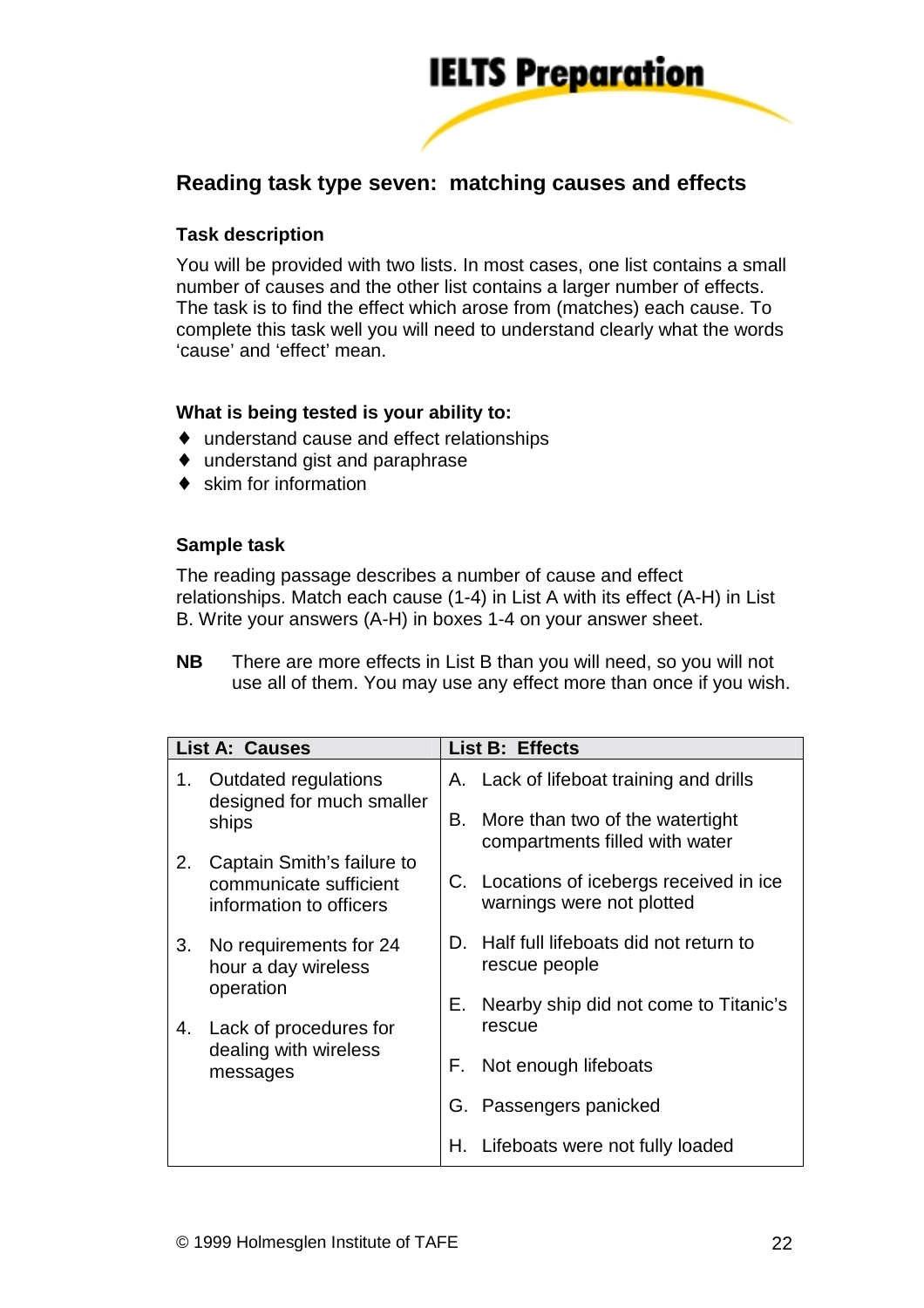

| <b>Answer key</b> |  |  |
|-------------------|--|--|
|                   |  |  |
|                   |  |  |
|                   |  |  |
|                   |  |  |

#### **How to approach questions which ask you to match causes and effects**

- **Step 1:** Read the instructions carefully.
- **Step 2:** Look at the table and decide which list you should work from. In most cases it would be most efficient to work from the shorter list (usually the causes).
- **Step 3:** Read the first cause.
- **Step 4:** Briefly familiarise yourself with the effects list. Which effects seem possible at this stage?
- **Step 5:** Skim the reading text to find the section which discusses the first cause.
- **Step 6:** Read that section of the reading text carefully to find the effect.
- **Step 7:** When you have found the effect in the reading passage, refer back to the effects list and select the one which best paraphrases the information in the reading text. If none of the effects listed seem to match, then keep reading the text, as it is not unusual for causes to have more than one effect.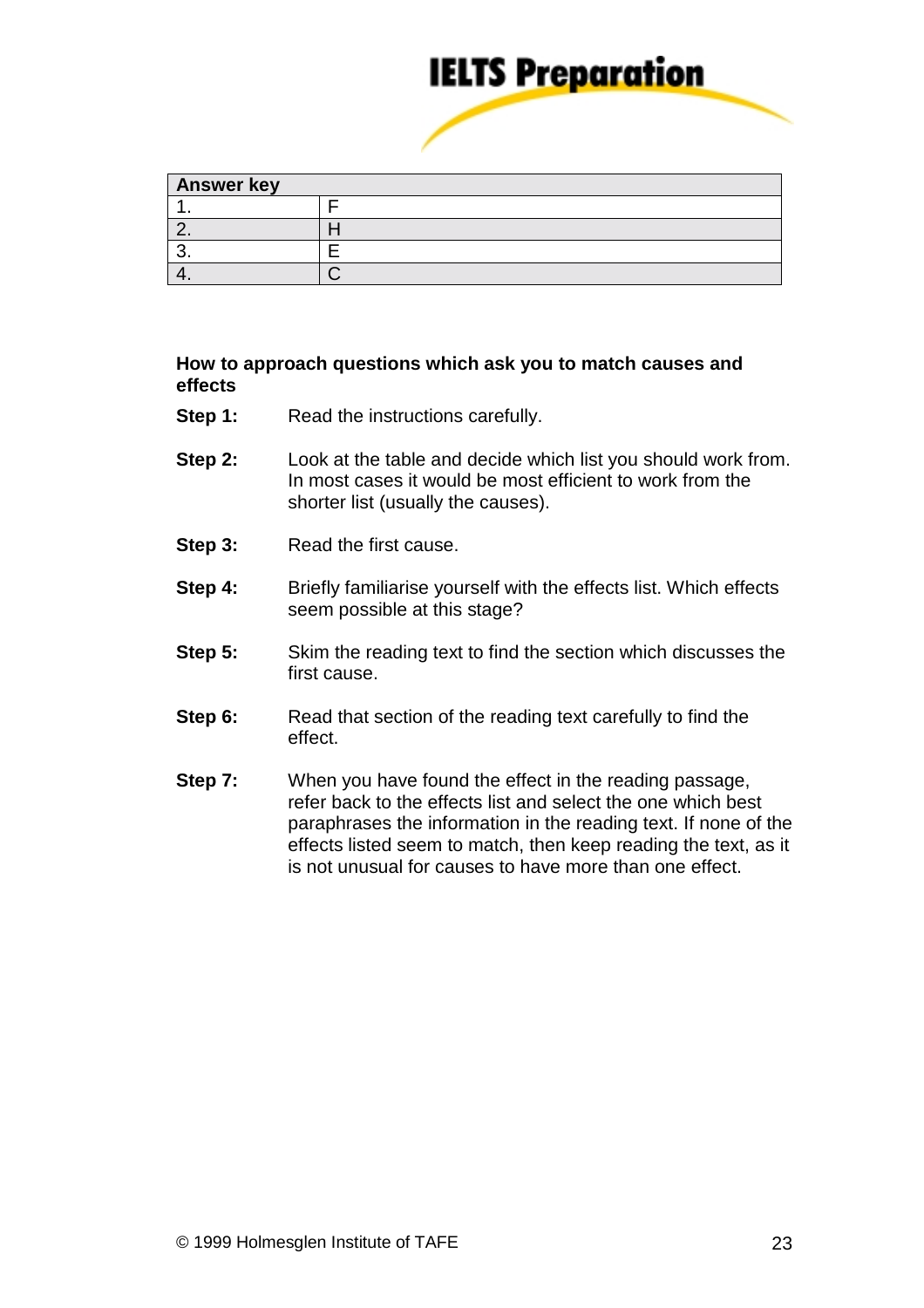

# **Reading task type eight: sentence completion**

#### **Task description**

You will be provided with a number of incomplete sentences which you need to complete using information from the reading text. Generally you must complete the statement in three words or fewer, but confirm this with the instructions.

#### **What is being tested is your ability to:**

- ♦ skim for general information
- ♦ read for details
- ♦ understand paraphrase in the incomplete sentences

#### **Sample task**

Complete the sentences below using words taken from the reading passage. Use no more than three words for each answer. Write your answers in boxes 1-3 on your answer sheet.

- 1. One positive outcome was that the inquiries into the Titanic disaster sought to improve safety procedures by initiating …(1)…
- 2. The Titanic's safety feature, which convinced most people that she wouldn't sink, was her …(2)…
- 3. Passenger ships across the North Atlantic Ocean had had an excellent safety record in the …(3)…

| <b>Answer key</b> |                                            |
|-------------------|--------------------------------------------|
|                   | international agreements / new regulations |
|                   | sixteen watertight compartments            |
|                   | previous forty years                       |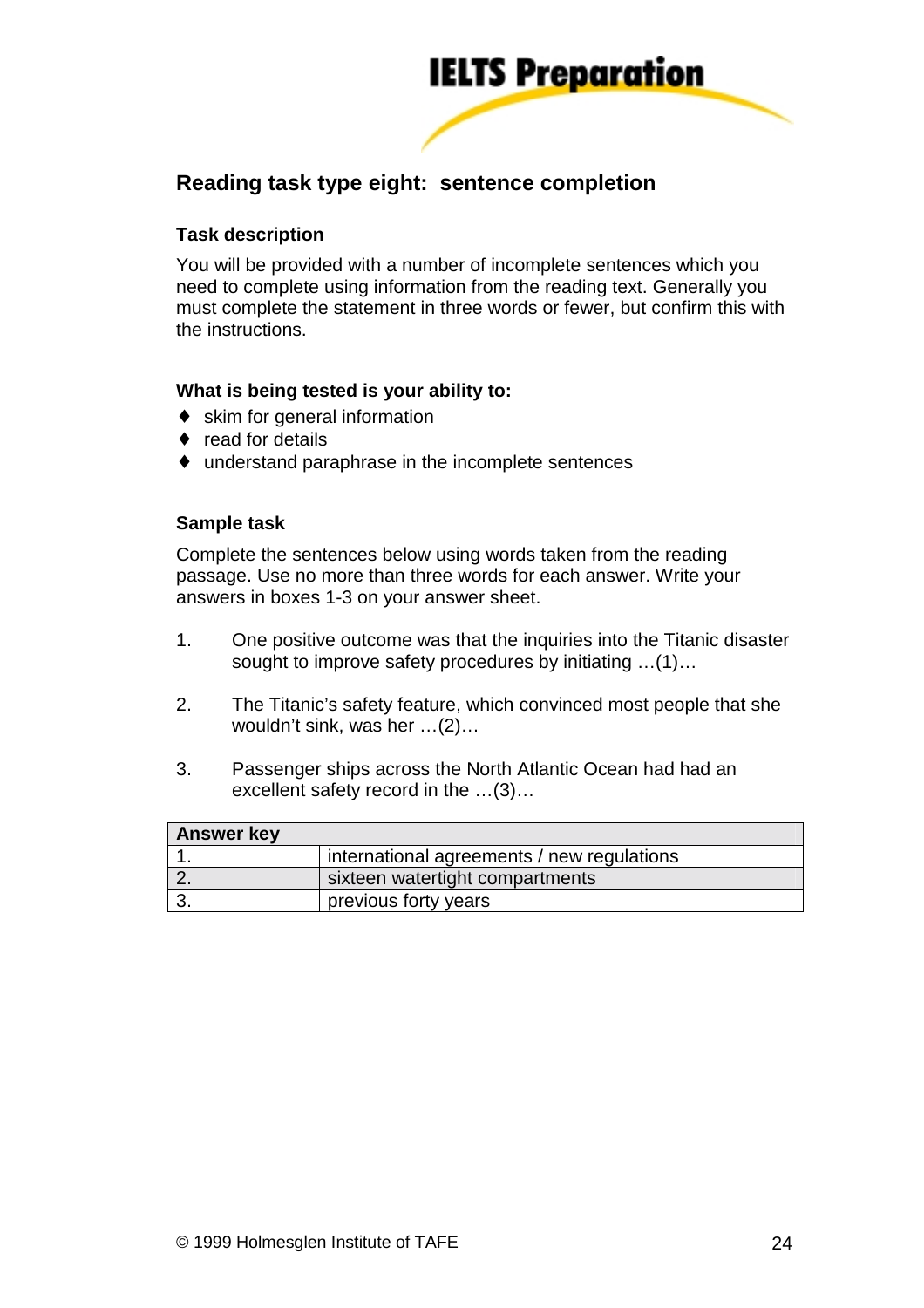

#### **How to approach sentence completion questions**

- **Step 1:** Read the instructions carefully. Note that in the sample task you must only use words from the reading passage, and that you may use no more than three words to complete each sentence.
- **Step 2:** Briefly read through all the incomplete sentences to get an idea of what information you will have to find in the text.
- **Step 3:** Read the first sentence more carefully. Decide what information you will need. In this case, you will look for a section discussing inquiries about improving safety procedures.
- **Step 4:** Once you have found the relevant section of the reading text, look back at the incomplete sentence and decide what specific information you need to complete it. In this case, you need to find what was initiated.
- **Step 5:** Read that part of the text more carefully to find the answer. Remember that the correct answer you find in the text should fit the incomplete sentence grammatically. If not, you may need to look for another answer.

 In some IELTS tests the instructions will not say 'using words taken from the text', in which case you can use your own words or change the form of the words in the reading text.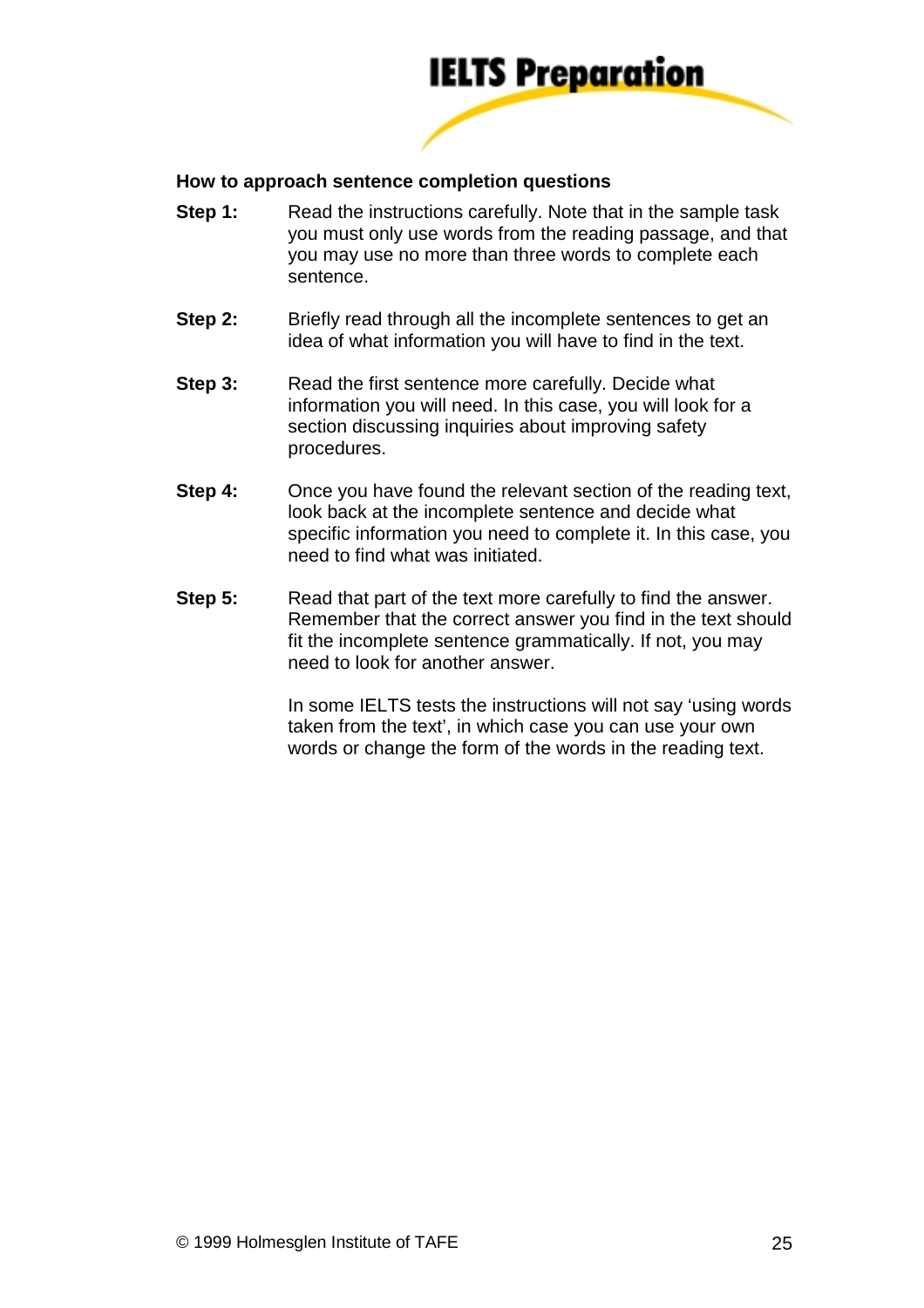

# **Reading task type nine: short answer questions**

#### **Task description**

You will be provided with a number of questions which you have to answer. Generally your answers must be in three words or fewer but confirm this with the instructions.

#### **What is being tested is your ability to:**

- ♦ skim for general information
- ♦ read for details
- $\bullet$  identify the focus of the question
- ♦ understand paraphrase in the question

#### **Sample task**

Using no more than three words, answer the following questions. Write your answers in boxes 1-3 on your answer sheet.

- 1. Alexander Carlisle implied that the Titanic's owners were more concerned about the ship's appearance than what?
- 2. The laws of which government regulated the lifeboat requirements that the Titanic conformed to in 1912?
- 3. What term used in the passage tells the reader that this was the Titanic's first journey?

| <b>Answer key</b> |                                  |
|-------------------|----------------------------------|
|                   | safety / lifeboats               |
|                   | Britain / the British government |
|                   | maiden                           |